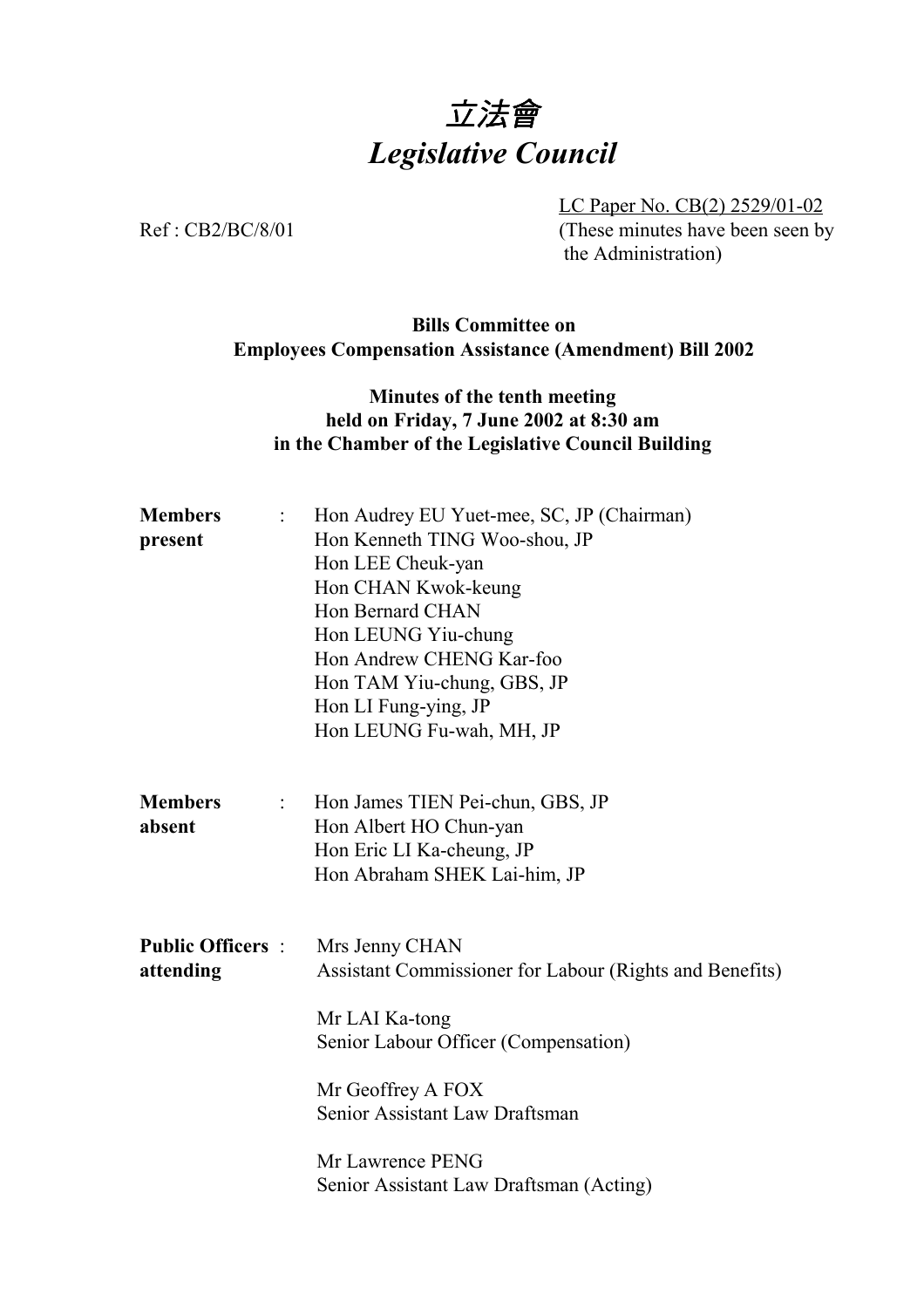| <b>Clerk</b> in<br>attendance | Mrs Sharon TONG<br>Chief Assistant Secretary (2) 1 |
|-------------------------------|----------------------------------------------------|
| <b>Staff</b> in<br>attendance | Miss Kitty CHENG<br>Assistant Legal Adviser 5      |
|                               | Ms Dora WAI<br>Senior Assistant Secretary (2) 4    |

## **I. Confirmation of minutes of meeting held on 29 May 2002**

The minutes of the meeting held on 29 May 2002 were confirmed.

#### **II. Meeting with the Administration**

2. The Bills Committee deliberated (index of proceedings attached at **Annex**).

#### *Request for written response*

3. The Administration was requested to provide a written response on the following -

- (a) the amount of financial assistance, if any, that a seriously injured employee who required long term care and attention by other persons would receive in addition to the relief payment under the Bill, the compensation under section 8(1) of the Employees' Compensation Ordinance, and the non-means tested monthly higher disability allowance of \$2,520; and
- (b) an assessment of the financial implications on the Fund of increasing the amount of monthly payment of relief payment from \$10,000 to \$30,000 for seriously injured employees who required long term care and attention by other persons.

#### *Drafting of the Bill*

- 4. In the light of members' views, the Administration agreed to
	- (a) consider amending the proposed section  $25B(2)$  and  $25(B)(3)$  to the effect that the Employees Compensation Assistance Fund Board (the Fund Board) would have discretion to relax the respective period required in the case of a person who satisfied the Fund Board that there were good reasons why he could not or failed to comply with these two provisions in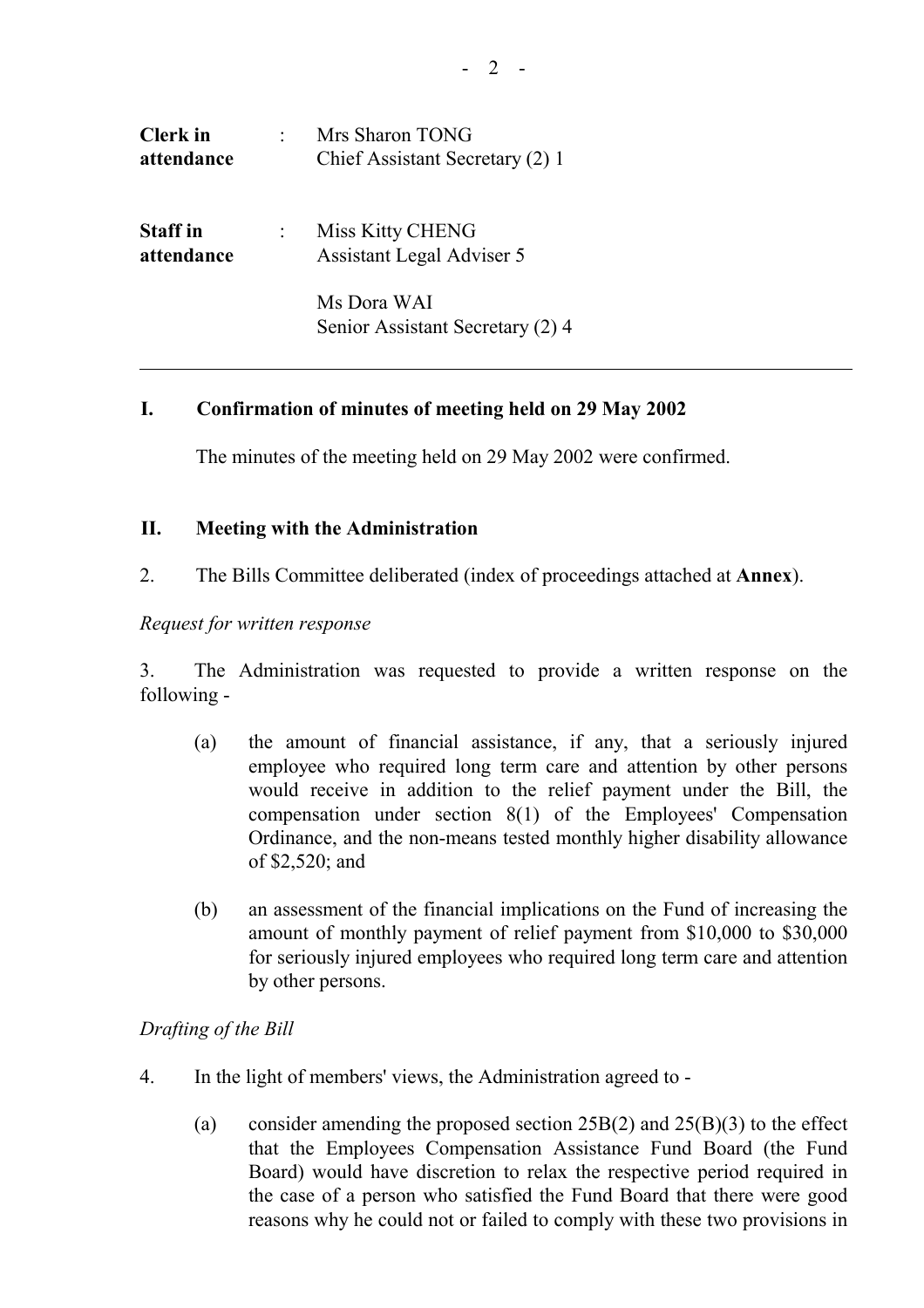relation to the required period;

- (b) review the drafting of the proposed section 25B(4)(a) to improve its clarity; and
- (c) consider whether the word "are" currently after "in respect of the amount" in paragraph (b) under the proposed section 37(2) should be placed before the word "transferred" as appeared in the latter part of this provision.

5. Having regard to the view expressed by the Chairman, the Administration agreed to delete its proposed Committee Stage amendment (CSA) to add "as determined by a court of competent jurisdiction in Hong Kong" after the word "non-fatal" in the first sentence of paragraph (a) under "eligible person" in section 2(1). Likewise, the similar CSA proposed by the Administration for paragraph (b) under "eligible person" in the same section would also be deleted.

# *Proposals put forward by Mr LEE Cheuk-yan*

6. As there were divided views among members on Mr LEE Cheuk-yan's proposal to increase the prescribed monthly amount of relief payment from \$10,000 to \$30,000 for seriously injured employees who required long term care and attention by other persons, a vote was taken on whether the proposed amendment should be moved by the Bills Committee. The result of the vote was that Mr LEE Cheuk-yan, Mr Andrew CHENG, Ms LI Fung-ying and Mr LEUNG Fu-wah voted in favour of the Bills Committee moving the amendment, Mr Kenneth TING voted against, and Mr TAM Yiu-chung abstained from voting. The Bills Committee decided by a majority vote that the proposed amendment should be moved by the Bills Committee.

7. In addition, Mr LEE Cheuk-yan proposed, on behalf of Mr LEUNG Yiu-chung, that dependant brothers and sisters under the age of 21 should be eligible for relief payment if the deceased employee did not leave any surviving spouse/cohabitee, child and parent. As there were also divided views among members on the proposal, a vote was taken on whether the proposed amendment should be moved by the Bills Committee. The result of the vote was that Mr LEE Cheuk-yan, Mr Andrew CHENG and Ms LI Fung-ying voted in favour of the Bills Committee moving the amendment, Mr Kenneth TING voted against, and Mr TAM Yiu-chung and Mr LEUNG Fu-wah abstained from voting. The Bills Committee decided by a majority vote that the proposed amendment should be moved by the Bills Committee.

8. Mr LEE Cheuk-yan indicated that in view of the complexity involved in dealing with the estate of the deceased, he would re-consider whether or not to pursue the proposal to make relief payment in relation to the damages awarded to the estate of a deceased employee.

9. Mr LEE Cheuk-yan also proposed that the level of surcharge imposed on uninsured employers be increased from three times to 10 times the levy payable on the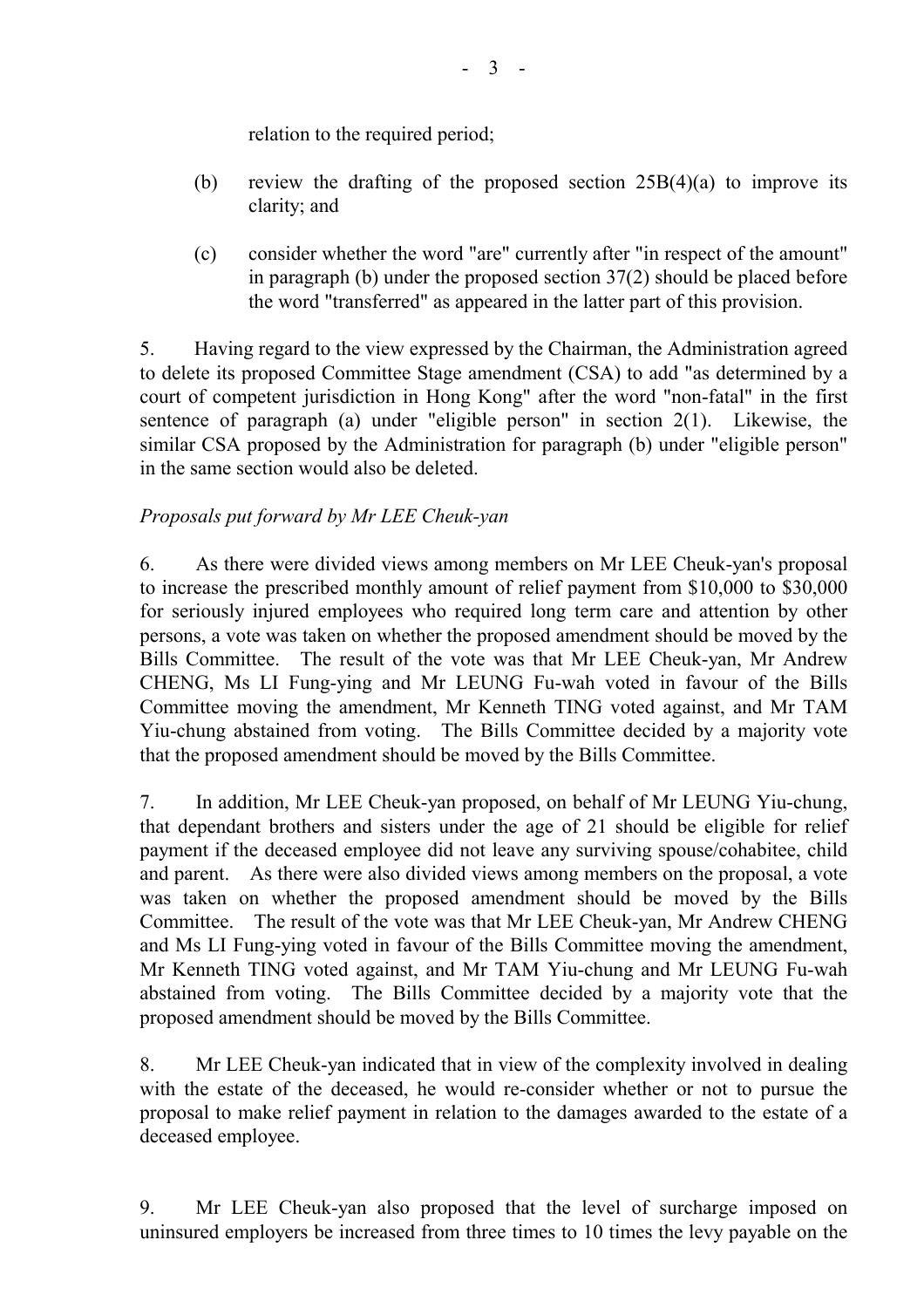premium paid on the employees' compensation insurance policy taken out after the offence was detected. As the majority of members did not support the proposal, he said that he would re-consider whether or not to pursue the proposal.

#### **III. Any other business**

*New proposal on relief payment and date of resumption of Second Reading debate on the Bill*

10. Members noted that there might be a new proposal by the Administration on the amount of monthly payment of relief payment to seriously injured employees after further consultation with employer representatives of the Labour Advisory Board. The Administration would provide an information paper on the new proposal, if any, at the beginning of the following week for circulation to members for consideration. In this connection, the Bills Committee agreed that, unless members considered that a further meeting was required, the Bills Committee would report its deliberations to the House Committee, incorporating members' views on the new proposal, if any, at its meeting on 14 June 2002, recommending the resumption of the Second Reading debate on the Bill at the Council meeting on 26 June 2002.

11. Members also noted that if the Second Reading debate on the Bill would be resumed at the Council meeting on 26 June 2002, the deadline for giving notice of amendment to the Bill was 17 June 2002.

12. There being no other business, the meeting ended at 1:05 pm.

Council Business Division 2 Legislative Council Secretariat 9 July 2002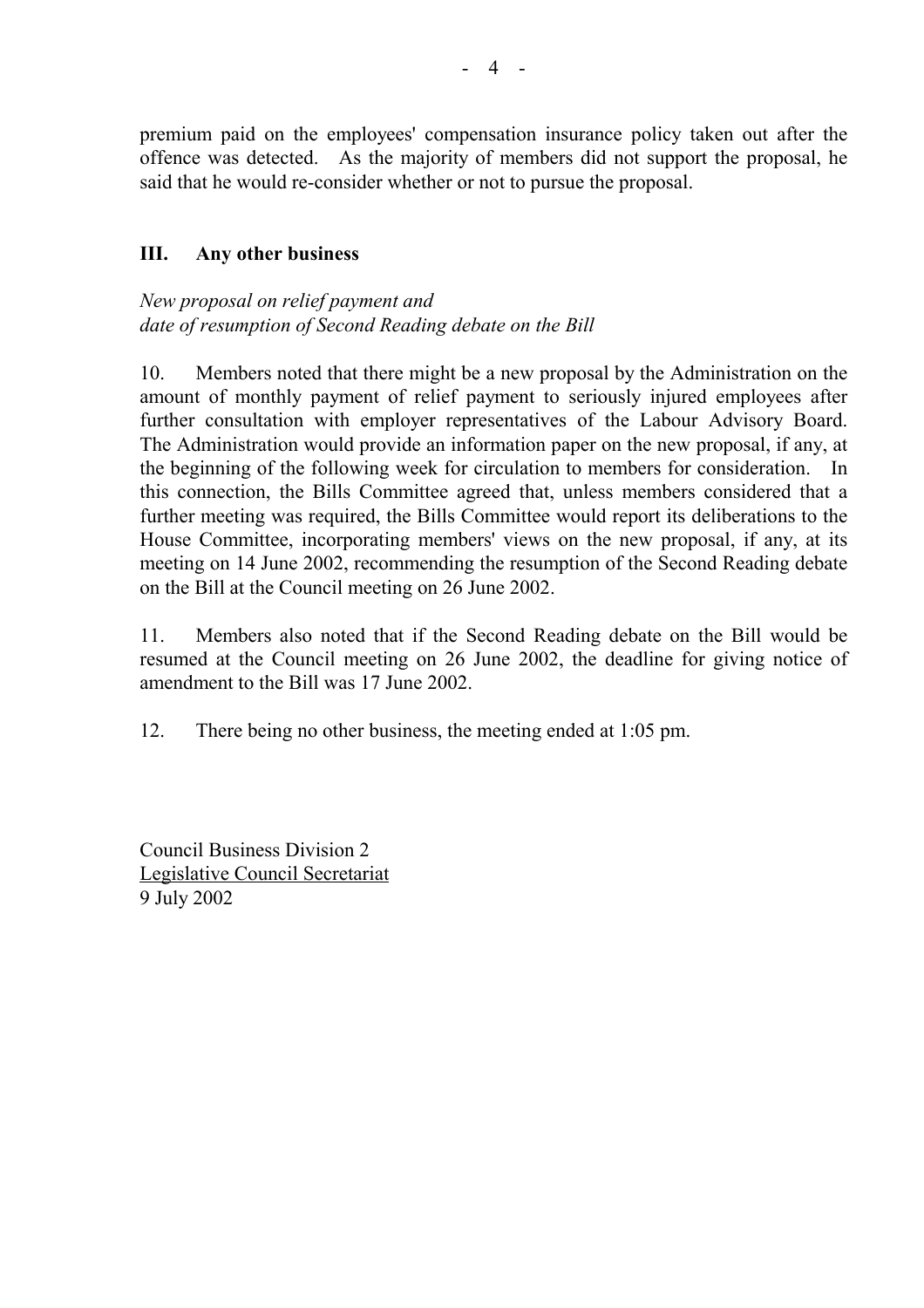# **Proceedings of the tenth meeting of the Bills Committee on Employees Compensation Assistance (Amendment) Bill 2002 held on Friday, 7 June 2002 at 8:30 am in the Chamber of the Legislative Council Building**

| <b>Time</b>          | <b>Speaker</b>           | Subject(s)                                                                                 | <b>Action</b> |
|----------------------|--------------------------|--------------------------------------------------------------------------------------------|---------------|
| $000000 -$           |                          |                                                                                            | required      |
| 000150               | Chairman                 | (a) Confirmation of minutes of meeting on 29.5.2002; and                                   |               |
| $000150 -$           | Admin                    | (b) Papers to be discussed at the meeting                                                  |               |
| 000654               |                          | Admin's paper on proposed arrangement for interest payment                                 |               |
| 000654 -             |                          | (LC Paper No. CB(2)2207/01-02(01))                                                         |               |
|                      | Chairman                 | - ditto -                                                                                  |               |
| 001417               | Admin<br>Chairman        |                                                                                            |               |
| $001417 -$           |                          | Arrangement for interest payment in respect of applications made                           |               |
| 001554<br>001554 -   | Admin<br>Mr Kenneth TING | under section 17                                                                           |               |
| 001607               |                          | Composition of the Fund Board                                                              |               |
|                      |                          |                                                                                            |               |
| $001607 -$           | Admin                    | - ditto -                                                                                  |               |
| 001627               | Mr Kenneth TING          |                                                                                            |               |
| $001627 -$<br>001730 |                          | Different arrangements for employers and employees in respect of                           |               |
|                      |                          | application for payment from the Fund and the proposed arrangement<br>for interest payment |               |
| 001730 -             | Chairman                 | Time limit for an employer to make compensation payment to his                             |               |
| 001804               |                          | employee after the Court had passed down the judgment                                      |               |
| 001804 -             | Admin                    | - ditto -                                                                                  |               |
| 001840               |                          |                                                                                            |               |
| 001840 -             | Mr Kenneth TING          | Different arrangements for employers and employees in respect of                           |               |
| 001910               |                          | application for payment from the Fund and the proposed arrangement                         |               |
|                      |                          | for interest payment                                                                       |               |
| 001910 -             | Chairman                 | Inclusion of interest payable to an injured employee as damages                            |               |
| 001946               |                          |                                                                                            |               |
| 001946 -             | Admin                    | Reasons for proposing 180 days under the proposed section 18A                              |               |
| 002139               |                          |                                                                                            |               |
| 002139 -             | Chairman                 | Inclusion of interest payable to an injured employee as damages                            |               |
| 002228               |                          |                                                                                            |               |
| 002228 -             | Admin                    | - ditto -                                                                                  |               |
| 002234               |                          |                                                                                            |               |
| 002234 -             | Chairman                 | - ditto -                                                                                  |               |
| 002246               |                          |                                                                                            |               |
| 002246 -             | Admin                    | - ditto -                                                                                  |               |
| 002253               |                          |                                                                                            |               |
| 002253 -             | Mr Kenneth TING          | Views on the proposed arrangement for interest payment                                     |               |
| 002325               |                          |                                                                                            |               |
| 002325 -             | Chairman                 | Arrangement for interest payment in respect of applications made                           |               |
| 002328               |                          | under section 18                                                                           |               |
| 002328 -             | Admin                    | - ditto -                                                                                  |               |
| 002434               |                          |                                                                                            |               |
| 002434 -             | Chairman                 | - ditto -                                                                                  |               |
| 002508               |                          |                                                                                            |               |
| 002508 -             | Admin                    | - ditto -                                                                                  |               |
| 002728               | Chairman                 |                                                                                            |               |
| 002728 -             | Chairman                 | Admin's paper on re-apportionment of relief payment upon the death                         |               |
| 002745               |                          | of one of the eligible persons                                                             |               |
|                      |                          | (LC Paper No. CB(2)2207/01-02(04))                                                         |               |
| 002745 -             | Admin                    | - ditto -                                                                                  |               |
|                      |                          |                                                                                            |               |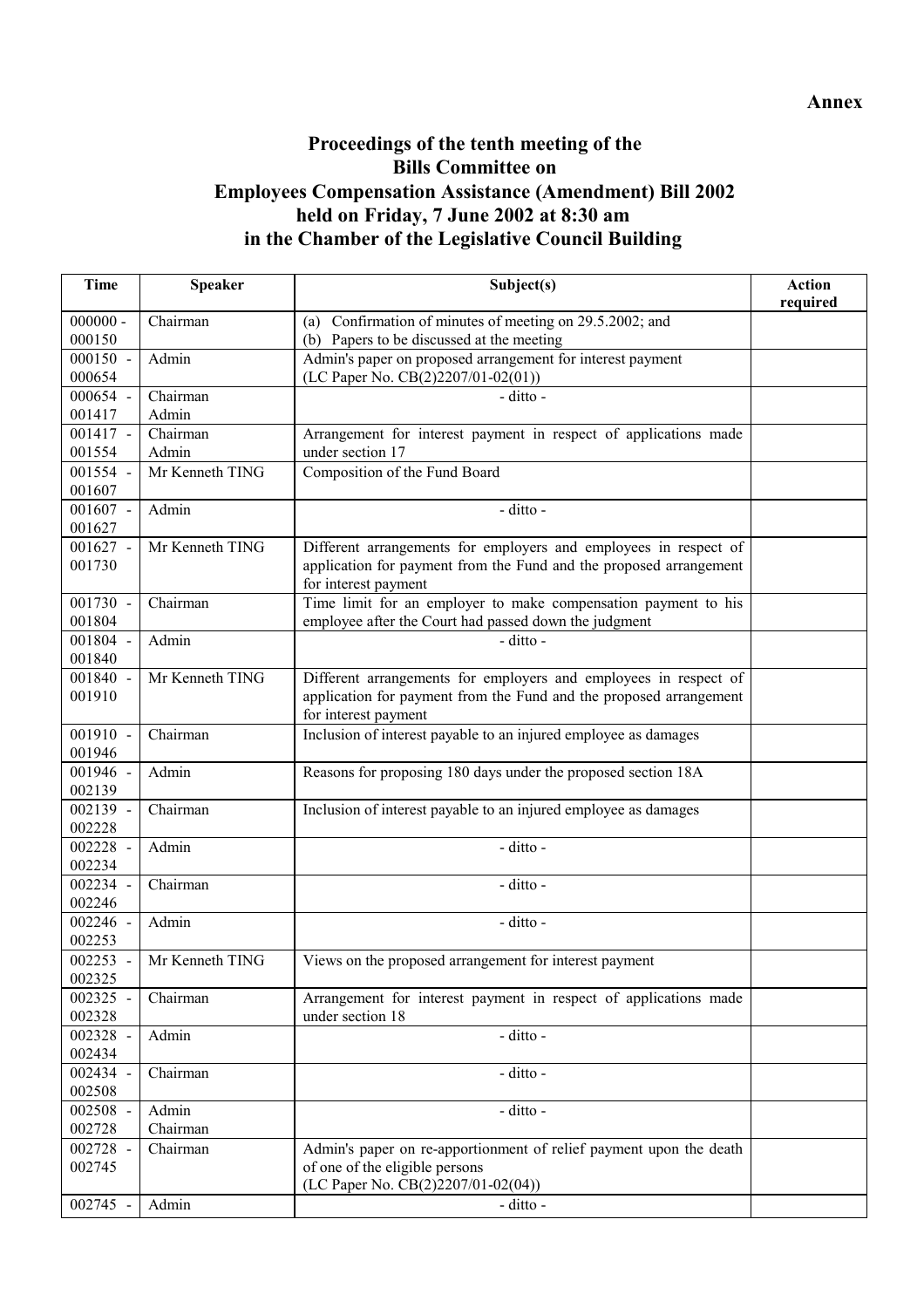| <b>Time</b>                | <b>Speaker</b>                           | Subject(s)                                                                                                                                                                                                                                       | <b>Action</b>                        |
|----------------------------|------------------------------------------|--------------------------------------------------------------------------------------------------------------------------------------------------------------------------------------------------------------------------------------------------|--------------------------------------|
| 002903                     |                                          |                                                                                                                                                                                                                                                  | required                             |
|                            |                                          |                                                                                                                                                                                                                                                  |                                      |
| 002903 -<br>002912         | Chairman                                 | - ditto -                                                                                                                                                                                                                                        |                                      |
| 002912 -                   | Admin                                    | - ditto -                                                                                                                                                                                                                                        |                                      |
| 002939                     |                                          |                                                                                                                                                                                                                                                  |                                      |
|                            | Clause-by-clause examination of the Bill |                                                                                                                                                                                                                                                  |                                      |
| 002939 -<br>003025         | Chairman                                 | Clause 21 - Application of this Part                                                                                                                                                                                                             |                                      |
| 003025 -<br>003303         | Admin                                    | - ditto -                                                                                                                                                                                                                                        |                                      |
| 003303 -<br>003315         | Chairman                                 | Clause 22 - Survival of rights                                                                                                                                                                                                                   |                                      |
| 003315 -<br>003344         | Admin                                    | - ditto -                                                                                                                                                                                                                                        |                                      |
| 003344 -<br>003352         | Chairman                                 | - ditto -                                                                                                                                                                                                                                        |                                      |
| 003352 -<br>003400         | Admin                                    | - ditto -                                                                                                                                                                                                                                        |                                      |
| 003400 -<br>003453         | Chairman                                 | (a) Deferment of discussion on clause 23 with proposed CSAs; and<br>(b) Clause 24 - Subrogation                                                                                                                                                  |                                      |
| 003453 -<br>003711         | Admin                                    | Clause 24 - Subrogation                                                                                                                                                                                                                          |                                      |
| 003711<br>$\sim$<br>003750 | Chairman                                 | Admin to consider whether the word "are" currently after "in respect of<br>the amount" in paragraph (b) under the proposed section $37(2)$ should<br>be placed before the word "transferred" as appeared in the latter part of<br>this provision |                                      |
| 003750 -<br>003812         | Admin                                    | - ditto -                                                                                                                                                                                                                                        | $\checkmark$<br>Admin to<br>consider |
| 003812 -<br>003925         | Chairman                                 | Policy intent of the proposed section $37(2)$                                                                                                                                                                                                    |                                      |
| 003825 -<br>003949         | Admin                                    | - ditto -                                                                                                                                                                                                                                        |                                      |
| 003949 -<br>003957         | Chairman                                 | The proposed section $37(6)$                                                                                                                                                                                                                     |                                      |
| 003957 -<br>004033         | Admin                                    | - ditto -                                                                                                                                                                                                                                        |                                      |
| 004033 -<br>004042         | Chairman                                 | Clause 25 -<br>Section added (the proposed section 37A concerning<br>recovery of payment)                                                                                                                                                        |                                      |
| 004042 -<br>004139         | Admin                                    | - ditto -                                                                                                                                                                                                                                        |                                      |
| 004139 -<br>004156         | Mr LEE Cheuk-yan                         | - ditto -                                                                                                                                                                                                                                        |                                      |
| 004156 -<br>004247         | Admin                                    | - ditto -                                                                                                                                                                                                                                        |                                      |
| 004247 -<br>004257         | Chairman                                 | Clause 26 - Recovery of payment made by mistake                                                                                                                                                                                                  |                                      |
| 004257 -<br>004411         | Admin                                    | - ditto -                                                                                                                                                                                                                                        |                                      |
| 004411 -<br>004418         | Chairman                                 | - ditto -                                                                                                                                                                                                                                        |                                      |
| 004418 -<br>004427         | Admin                                    | - ditto -                                                                                                                                                                                                                                        |                                      |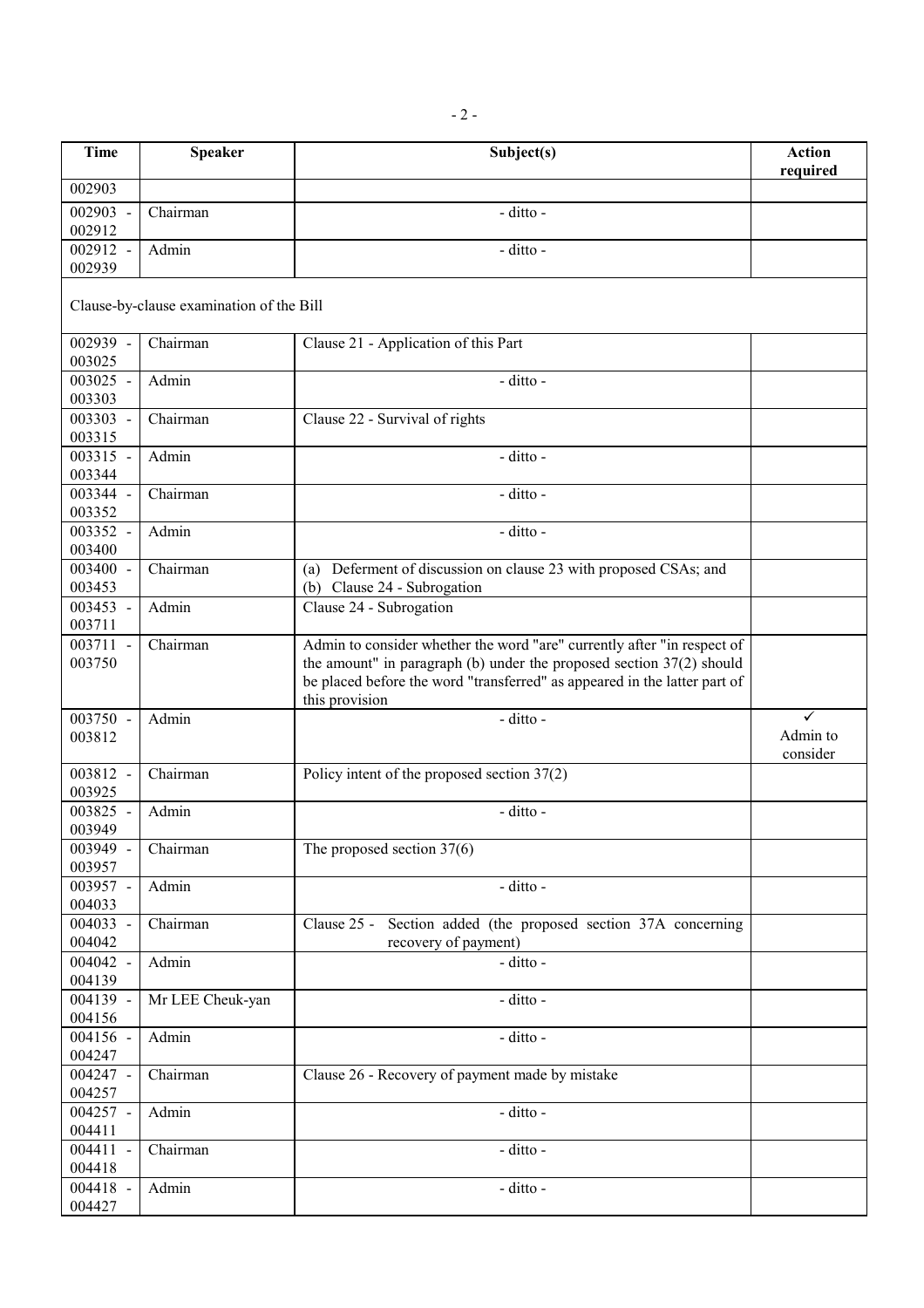| <b>Time</b>                     | <b>Speaker</b>    | Subject(s)                                                                                                                                                            | <b>Action</b><br>required |
|---------------------------------|-------------------|-----------------------------------------------------------------------------------------------------------------------------------------------------------------------|---------------------------|
| $004427 -$<br>004441            | Chairman          | Clause 27 - Offences                                                                                                                                                  |                           |
| 004441 -<br>004524              | Admin             | - ditto -                                                                                                                                                             |                           |
| 004524 -<br>004534              | Chairman          | - ditto -                                                                                                                                                             |                           |
| 004534 -<br>004615              | Admin             | - ditto -                                                                                                                                                             |                           |
| 004615 -<br>004631              | Chairman          | (a) Clause 28 - Regulations; and<br>(b) Clause 29 - Section added (the proposed section 45A concerning<br>amendment of Schedule 4)                                    |                           |
| 004631 -<br>004704              | Admin             | Section added (the proposed section 45A concerning<br>Clause 29 -<br>amendment of Schedule 4)                                                                         |                           |
| 004704 -<br>004708              | Chairman          | - ditto -                                                                                                                                                             |                           |
| 004708 -<br>004716              | Admin             | - ditto -                                                                                                                                                             |                           |
| 004716 -<br>004758              | Chairman          | (a) Deferment of discussion on clause 30 with proposed CSAs; and<br>(b) Clause 31 - Provisions regarding the Board and its members                                    |                           |
| $\overline{004758}$ -<br>004806 | Admin             | Clause 31 - Provisions regarding the Board and its members                                                                                                            |                           |
| 004806 -<br>004810              | Chairman          | Clause 32 - Schedule added (the proposed Schedule 4)                                                                                                                  |                           |
| $004810 -$<br>004845            | Admin             | $\overline{-}$ ditto -                                                                                                                                                |                           |
| 004845<br>004849                | Chairman          | - ditto -                                                                                                                                                             |                           |
| 004849 -<br>004944              | Admin             | - ditto -                                                                                                                                                             |                           |
| 004944 -<br>004955              | Chairman          | - ditto -                                                                                                                                                             |                           |
| 004955 -<br>005008              | Admin             | - ditto -                                                                                                                                                             |                           |
| 005008 -<br>005037              | Chairman          | Clause 33 - Consequential amendments                                                                                                                                  |                           |
| 005037 -<br>005257              | Admin             | Proposed consequential amendments to the Employees' Compensation<br>Ordinance                                                                                         |                           |
| 005257 -<br>005321              | Chairman          | - ditto -                                                                                                                                                             |                           |
| 005321<br>005446                | Admin<br>Chairman | - ditto -                                                                                                                                                             |                           |
| 005446 -<br>005501              | Chairman          | Proposed repeal of the Employees Compensation Assistance (Notice<br>of Insolvency of Insurer) Regulation                                                              |                           |
| 005501 -<br>005530              | Admin             | - ditto -                                                                                                                                                             |                           |
| 005530 -<br>005542              | Chairman          | Proposed consequential amendments to the Employees' Compensation<br>Insurance Levies Ordinance and the Employees' Compensation<br>Insurance Levy (Rate of Levy) Order |                           |
| 005542 -<br>005846              | Admin             | - ditto -                                                                                                                                                             |                           |
| 005846 -<br>005851              | Chairman          | - ditto -                                                                                                                                                             |                           |
| 005851 -<br>010012              | Admin             | - ditto -                                                                                                                                                             |                           |
| 010012 -                        | Mr Andrew CHENG   | - ditto -                                                                                                                                                             |                           |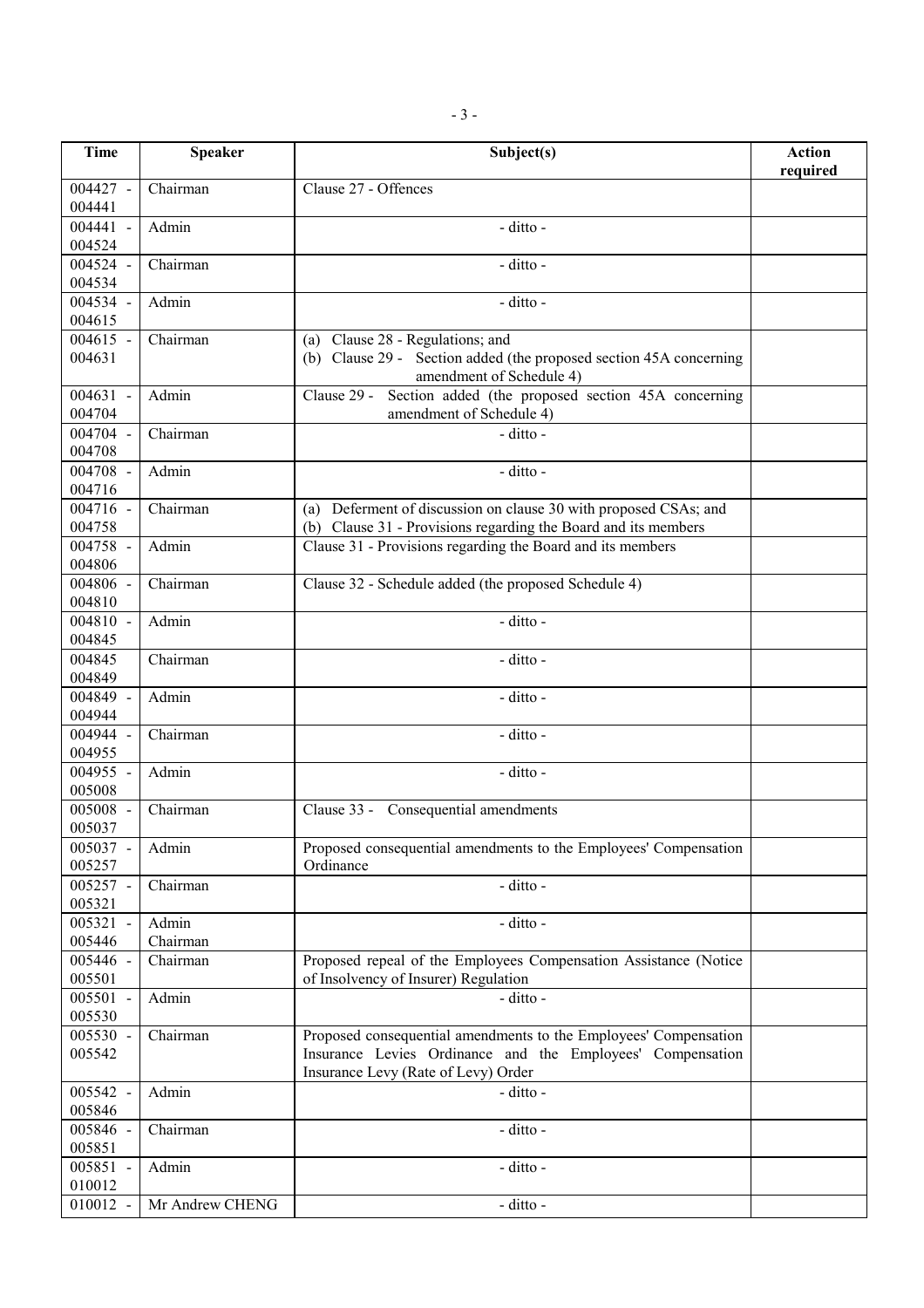| <b>Time</b>          | <b>Speaker</b>      | Subject(s)                                                             | <b>Action</b> |
|----------------------|---------------------|------------------------------------------------------------------------|---------------|
|                      |                     |                                                                        | required      |
| 010029               |                     |                                                                        |               |
| $010029 -$           | Admin               | - ditto -                                                              |               |
| 010227               |                     |                                                                        |               |
| $010227 -$           | Mr Andrew CHENG     | - ditto -                                                              |               |
| 010245               |                     |                                                                        |               |
| $010245 -$           | Admin               | - ditto -                                                              |               |
| 010431<br>$010431 -$ |                     | - ditto -                                                              |               |
| 010446               | Mr Andrew CHENG     |                                                                        |               |
| 010446 -             | Admin               | - ditto -                                                              |               |
| 010529               |                     |                                                                        |               |
| $010529 -$           | Mr Andrew CHENG     | Consequence if the Fund Board still had insufficient funds to meet its |               |
| 010545               |                     | liabilities after the proposed increase of the levy rate from 5.3% to  |               |
|                      |                     | 6.3%                                                                   |               |
| 010545 -             | Admin               | - ditto -                                                              |               |
| 010645               |                     |                                                                        |               |
| 010645 -             | Mr Kenneth TING     | Possibility of lowering the levy rate if the financial position of the |               |
| 010659               |                     | Fund permitted in future                                               |               |
| 010659 -             | Admin               | $-$ ditto $-$                                                          |               |
| 010721               |                     |                                                                        |               |
| $010721 -$           | Mr Kenneth TING     | - ditto -                                                              |               |
| 010733<br>010733 -   | Mr Andrew CHENG     | Reasons for repealing the original section 38(2)                       |               |
| 010810               |                     |                                                                        |               |
| $010810 -$           | Admin               | - ditto -                                                              |               |
| 010852               |                     |                                                                        |               |
| 010852 -             | Mr Andrew CHENG     | Commencement of the Bill                                               |               |
| 010859               |                     |                                                                        |               |
| 010859 -             | Admin               | - ditto -                                                              |               |
| 010903               |                     |                                                                        |               |
| 010903 -             | Chairman            | - ditto -                                                              |               |
| 010919               |                     |                                                                        |               |
| 010919 -             | Admin               | - ditto -                                                              |               |
| 011001               | $011001$ - Chairman | (a) Proposals put forward by Mr LEE Cheuk-yan                          |               |
| 011137               |                     | (LC Paper No. CB(2)2222/01-02(01)); and                                |               |
|                      |                     | (b) Admin's response to the proposals                                  |               |
|                      |                     | (LC Paper No. CB(2)2207/01-02(03))                                     |               |
| 011137 -             | Mr LEE Cheuk-yan    | Mr LEE Cheuk-yan's proposal to increase the prescribed monthly         |               |
| 011410               | Chairman            | amount of relief payment from \$10,000 to \$30,000 for seriously       |               |
|                      |                     | injured employees who required long term care and attention by other   |               |
|                      |                     | persons                                                                |               |
|                      |                     | (Paragraph 1 of LC Paper No. CB(2)2222/01-02(01))                      |               |
| $011410 -$           | Chairman            | - ditto -                                                              |               |
| 011446               |                     |                                                                        |               |
| 011446 -<br>011534   | Mr LEE Cheuk-yan    | - ditto -                                                              |               |
| 011534 -             | Admin               | - ditto -                                                              |               |
| 011650               |                     |                                                                        |               |
| 011650 -             | Mr LEE Cheuk-yan    | - ditto -                                                              |               |
| 011838               |                     |                                                                        |               |
| 011838 -             | Admin               | - ditto -                                                              |               |
| 011926               |                     |                                                                        |               |
| 011926 -             | Chairman            | - ditto -                                                              |               |
| 011947               |                     |                                                                        |               |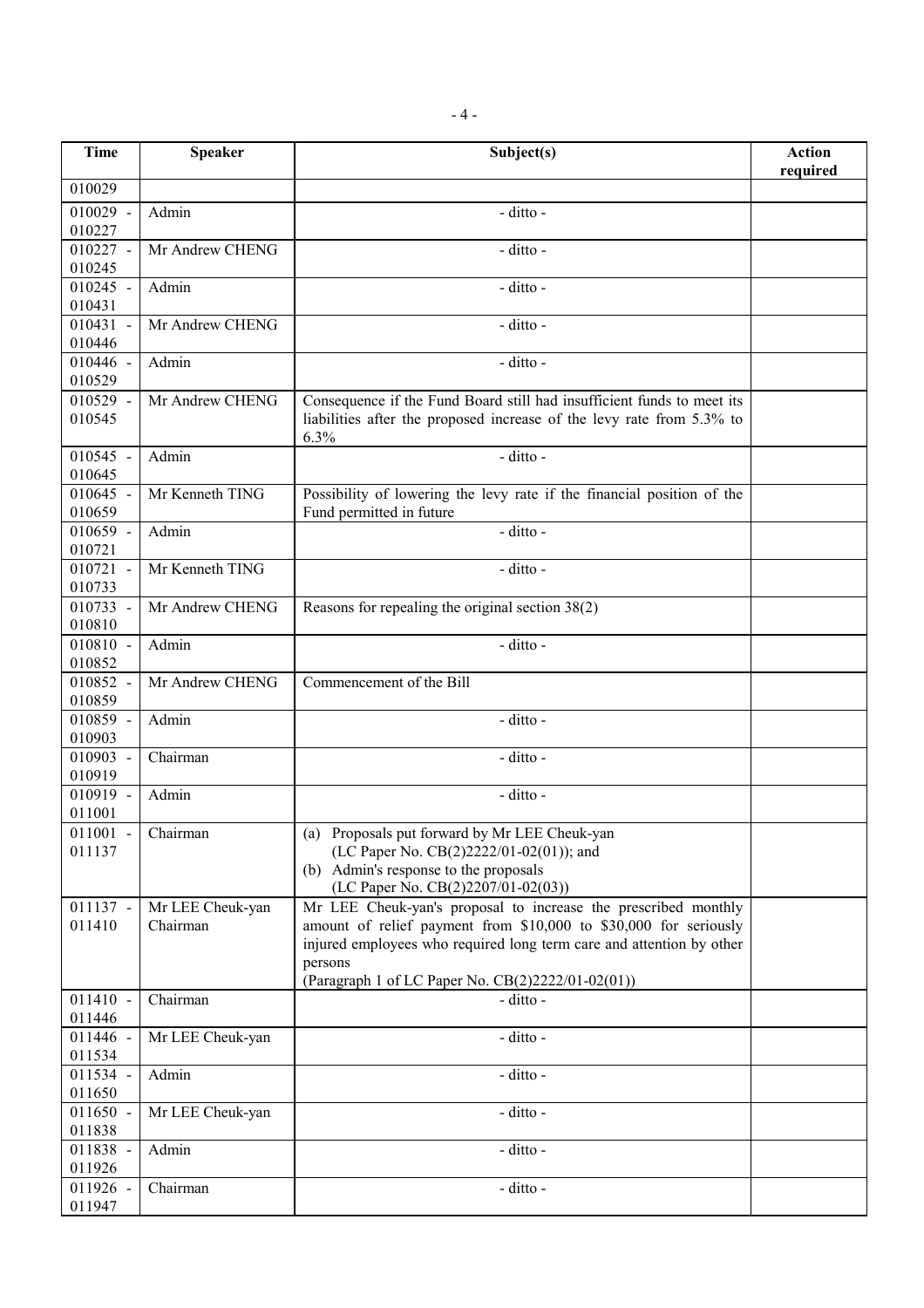| Time                 | <b>Speaker</b>  | Subject(s)                                                                                                                                                                                                                                                                                                                                                                                                             | <b>Action</b><br>required                         |
|----------------------|-----------------|------------------------------------------------------------------------------------------------------------------------------------------------------------------------------------------------------------------------------------------------------------------------------------------------------------------------------------------------------------------------------------------------------------------------|---------------------------------------------------|
| $011947 -$<br>012001 | Admin           | - ditto -                                                                                                                                                                                                                                                                                                                                                                                                              |                                                   |
| $012001 -$<br>012037 | Chairman        | - ditto -                                                                                                                                                                                                                                                                                                                                                                                                              |                                                   |
| 012037 -<br>012051   | Admin           | - ditto -                                                                                                                                                                                                                                                                                                                                                                                                              |                                                   |
| $012051 -$<br>012102 | Chairman        | Admin to provide a written response on the amount of financial<br>assistance, if any, that a seriously injured employee who required long<br>term care and attention by other persons would receive in addition to<br>the relief payment under the Bill, the compensation under section $8(1)$<br>of the Employees' Compensation Ordinance, and the non-means tested<br>monthly higher disability allowance of \$2,520 | ✓<br>Admin to<br>provide a<br>written<br>response |
| $012102 -$<br>012238 | Mr Kenneth TING | Admin's proposals on relief payment                                                                                                                                                                                                                                                                                                                                                                                    |                                                   |
| 012238 -<br>012441   | Ms LI Fung-ying | Mr LEE Cheuk-yan's proposal to increase the prescribed monthly<br>amount of relief payment                                                                                                                                                                                                                                                                                                                             |                                                   |
| 012441 -<br>012515   | Chairman        | Remote possibility that a seriously injured employee who required<br>long term care and attention by other persons would be able to receive<br>his full entitlement of relief payment                                                                                                                                                                                                                                  |                                                   |
| $012515 -$<br>012706 | Mr LEUNG Fu-wah | Mr LEE Cheuk-yan's proposal to increase the prescribed monthly<br>amount of relief payment                                                                                                                                                                                                                                                                                                                             |                                                   |
| 012706 -<br>012846   | Mr Kenneth TING | Implications on the levy rate in case of an increase in the prescribed<br>monthly amount of relief payment                                                                                                                                                                                                                                                                                                             |                                                   |
| 012846 -<br>013101   | Mr Andrew CHENG | Mr LEE Cheuk-yan's proposal to increase the prescribed monthly<br>amount of relief payment                                                                                                                                                                                                                                                                                                                             |                                                   |
| 013101 -<br>013217   | Mr LEUNG Fu-wah | - ditto -                                                                                                                                                                                                                                                                                                                                                                                                              |                                                   |
| 013217 -<br>013446   | Chairman        | Assessment of the financial implications on the Fund of increasing the<br>amount of monthly payment of relief payment from \$10,000 to<br>\$30,000 for seriously injured employees who required long term care<br>and attention by other persons                                                                                                                                                                       |                                                   |
| 013446 -<br>013547   | Admin           | Need for the Bills Committee to conclude its deliberations at the<br>meeting in order that the Second Reading debate on the Bill could be<br>resumed at the Council meeting on 26.6.2002                                                                                                                                                                                                                               |                                                   |
| $013547 -$<br>013554 | Chairman        | - ditto -                                                                                                                                                                                                                                                                                                                                                                                                              |                                                   |
| 013554 -<br>013642   | Clerk           | (a) Date of reporting the deliberations of the Bills Committee to the<br>House Committee; and<br>(b) Deadline for circulating CSAs proposed by Admin for members'<br>consideration                                                                                                                                                                                                                                     |                                                   |
| 013642 -<br>013710   | Mr LEUNG Fu-wah | Need to further discuss with employer representatives of the Labour<br>Advisory Board on the monthly amount of relief payment                                                                                                                                                                                                                                                                                          |                                                   |
| 013710 -<br>013727   | Chairman        | CSAs to be proposed concerning arrangements for relief payment                                                                                                                                                                                                                                                                                                                                                         |                                                   |
| 013727 -<br>013745   | Admin           | - ditto -                                                                                                                                                                                                                                                                                                                                                                                                              |                                                   |
| 013745 -<br>013751   | Chairman        | - ditto -                                                                                                                                                                                                                                                                                                                                                                                                              |                                                   |
| 013751 -<br>013830   | Admin           | Need for the Bills Committee to conclude its deliberations at the<br>meeting in order that the Second Reading debate on the Bill could be<br>resumed at the Council meeting on 26.6.2002                                                                                                                                                                                                                               |                                                   |
| 013830 -<br>013903   | Chairman        | CSAs to be proposed concerning arrangements for relief payment                                                                                                                                                                                                                                                                                                                                                         |                                                   |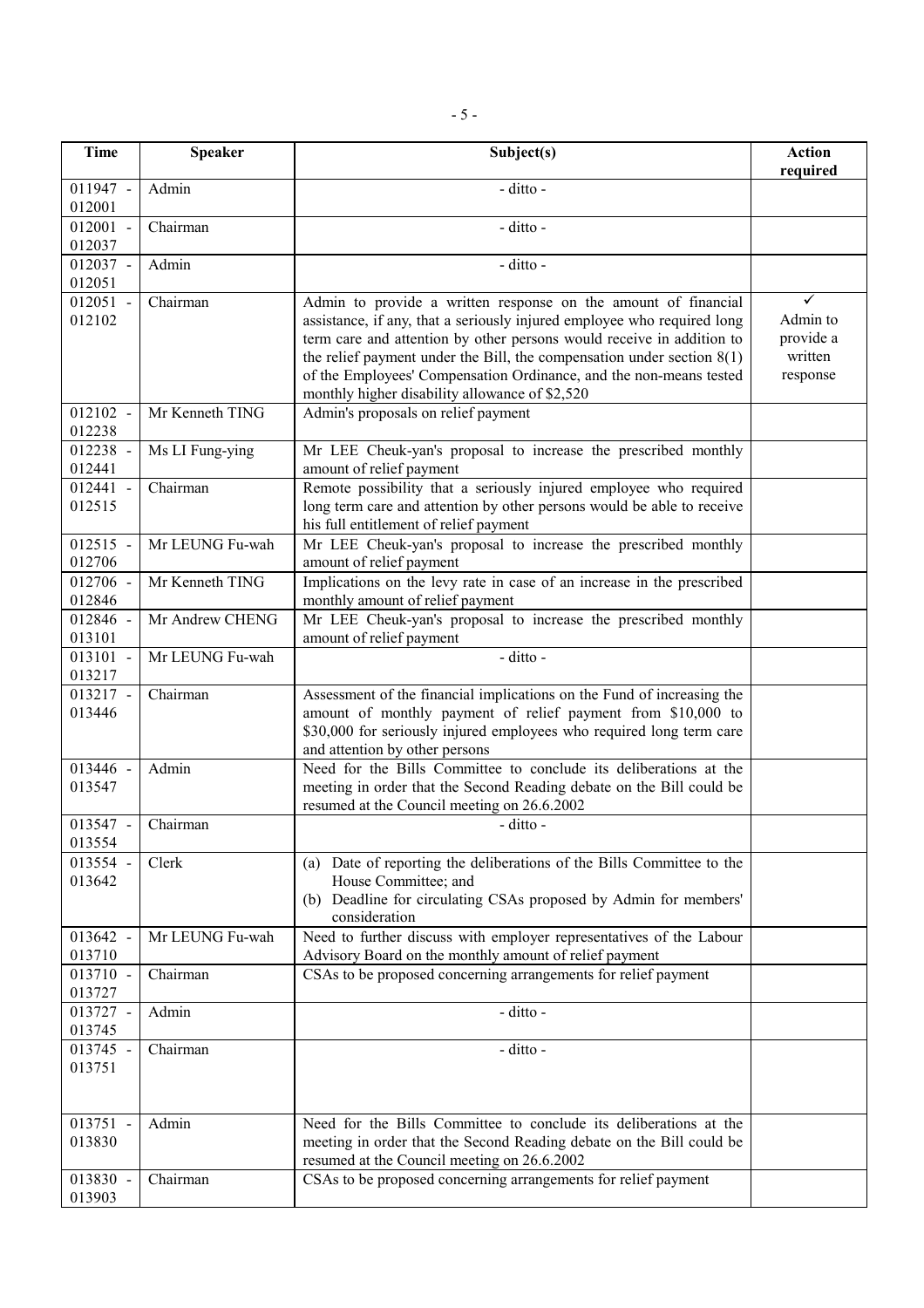- 6 -

| <b>Time</b>          | <b>Speaker</b>      | Subject(s)                                                                                                                                                                                                                                                                                                                     | <b>Action</b><br>required                 |
|----------------------|---------------------|--------------------------------------------------------------------------------------------------------------------------------------------------------------------------------------------------------------------------------------------------------------------------------------------------------------------------------|-------------------------------------------|
| 013903 -<br>013907   | Admin               | - ditto -                                                                                                                                                                                                                                                                                                                      |                                           |
| 013907 -<br>013922   | Chairman            | Admin to provide an assessment of the financial implications of<br>increasing the amount of monthly payment of relief payment from<br>\$10,000 to \$30,000 for seriously injured employees who required long<br>term care and attention by other persons                                                                       |                                           |
| 013922 -<br>013928   | Admin               | $-$ ditto $-$                                                                                                                                                                                                                                                                                                                  | ✓<br>Admin to<br>provide an<br>assessment |
| 013928 -<br>013939   | Chairman            | - ditto -                                                                                                                                                                                                                                                                                                                      |                                           |
| 013939 -<br>014055   | Mr Kenneth TING     | Admin's proposals on relief payment                                                                                                                                                                                                                                                                                            |                                           |
| $014055 -$<br>014120 | Chairman            | Need to decide whether the amendment proposed by Mr LEE Cheuk-<br>yan concerning relief payment should be moved by the Bills<br>Committee                                                                                                                                                                                      |                                           |
| $014120 -$<br>014147 | Mr LEUNG Fu-wah     | - ditto -                                                                                                                                                                                                                                                                                                                      |                                           |
| $014147 -$<br>014201 | Chairman            | - ditto -                                                                                                                                                                                                                                                                                                                      |                                           |
| $014201 -$<br>014210 | Mr LEE Cheuk-yan    | - ditto -                                                                                                                                                                                                                                                                                                                      |                                           |
| $014210 -$<br>014233 | Mr Kenneth TING     | - ditto -                                                                                                                                                                                                                                                                                                                      |                                           |
| $014233 -$<br>014350 | Mr Andrew CHENG     | - ditto -                                                                                                                                                                                                                                                                                                                      |                                           |
| $014350 -$<br>014405 | Mr Kenneth TING     | - ditto -                                                                                                                                                                                                                                                                                                                      |                                           |
| $014405 -$<br>014446 | Chairman<br>Members | Vote taken on whether Mr LEE Cheuk-yan's proposed amendment<br>concerning relief payment should be moved by the Bills Committee                                                                                                                                                                                                |                                           |
| 014446 -<br>014746   | Mr LEE Cheuk-yan    | His proposal that some items of damages, such as pre-trial and post-<br>trial loss of accumulation of wealth, awarded to the estate of the<br>deceased employee should be taken into account when determining the<br>amount of relief payment payable to eligible persons<br>(Paragraph 2 of LC Paper No. CB(2)2222/01-02(01)) |                                           |
| 014746 -<br>015226   | Admin               | - ditto -                                                                                                                                                                                                                                                                                                                      |                                           |
| 015226 -<br>015335   | Mr LEE Cheuk-yan    | - ditto -                                                                                                                                                                                                                                                                                                                      |                                           |
| 015335 -<br>015429   | Mr LEUNG Fu-wah     | Difference between receiving relief payment and the estate of the<br>deceased employee                                                                                                                                                                                                                                         |                                           |
| 015429 -<br>015533   | ALA5                | - ditto -                                                                                                                                                                                                                                                                                                                      |                                           |
| 015533 -<br>015552   | Mr LEUNG Fu-wah     | - ditto -                                                                                                                                                                                                                                                                                                                      |                                           |
| 015552 -<br>015624   | ALA5                | - ditto -                                                                                                                                                                                                                                                                                                                      |                                           |
| 015624 -<br>015632   | Mr LEUNG Fu-wah     | - ditto -                                                                                                                                                                                                                                                                                                                      |                                           |
| 015632 -<br>015644   | ALA5                | - ditto -                                                                                                                                                                                                                                                                                                                      |                                           |
| 015644 -<br>015705   | Mr LEUNG Fu-wah     | Savings by the Fund Board under the existing arrangements for relief<br>payment                                                                                                                                                                                                                                                |                                           |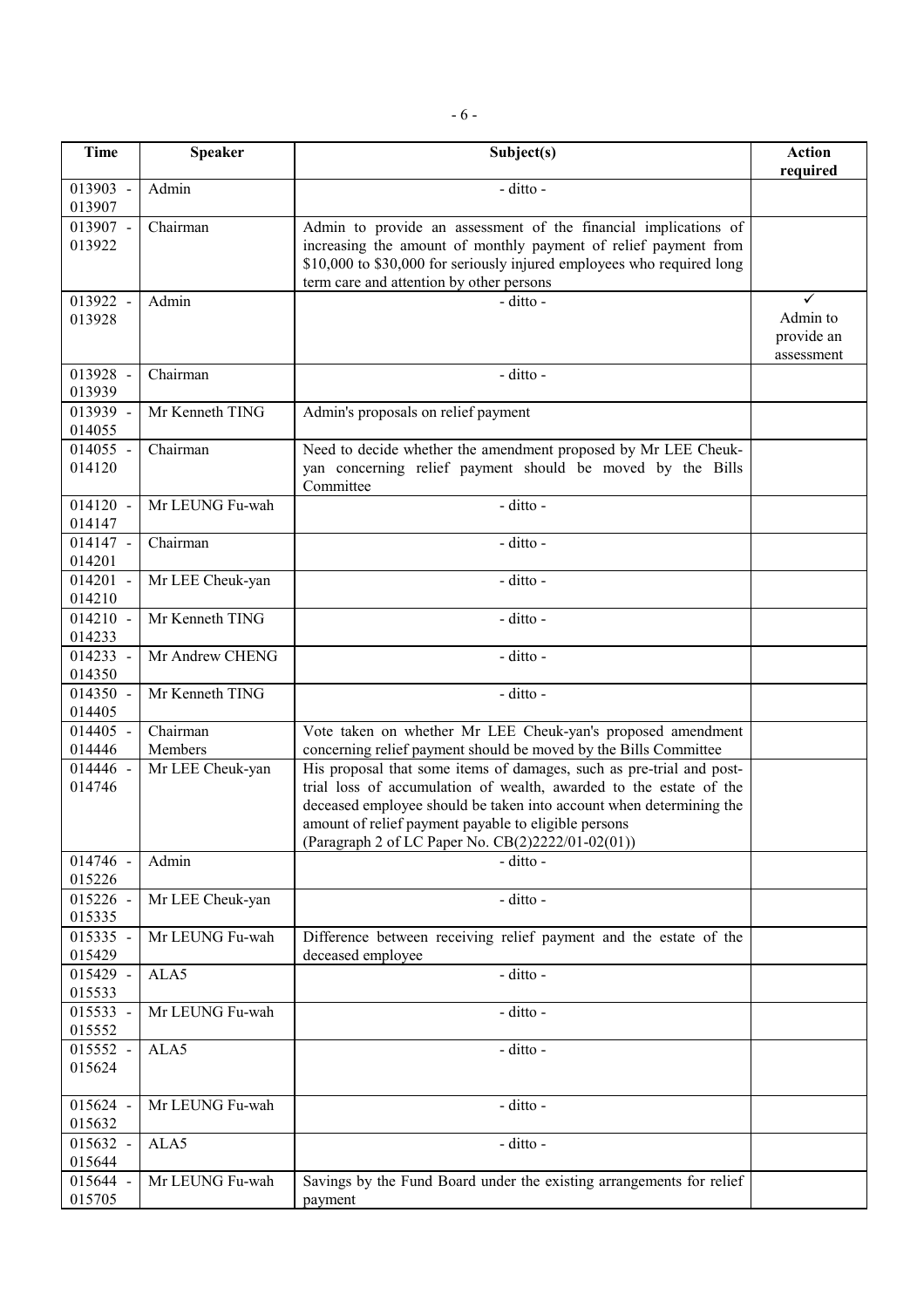| <b>Time</b>          | <b>Speaker</b>            | Subject(s)                                                                                                                                                                                         | <b>Action</b><br>required |
|----------------------|---------------------------|----------------------------------------------------------------------------------------------------------------------------------------------------------------------------------------------------|---------------------------|
| $015705 -$<br>015735 | Admin                     | - ditto -                                                                                                                                                                                          |                           |
| 015735 -<br>015743   | Mr LEUNG Fu-wah           | Mr LEE Cheuk-yan's proposal to make relief payment in relation to the<br>damages awarded to the estate of a deceased employee                                                                      |                           |
| 015743 -<br>015827   | Mr Kenneth TING           | - ditto -                                                                                                                                                                                          |                           |
| 015827 -<br>020046   | Mr Andrew CHENG           | - ditto -                                                                                                                                                                                          |                           |
| 020046 -<br>020313   | Mr LEE Cheuk-yan          | - ditto -                                                                                                                                                                                          |                           |
| 020313 -<br>020407   | Admin                     | Probate procedures dealing with damages awarded to the estate of the<br>deceased                                                                                                                   |                           |
| 020407 -<br>020858   | Chairman                  | Court to be persuaded to avoid awarding damages to the estate of the<br>deceased employee in fatal cases                                                                                           |                           |
| 020858 -<br>020941   | Mr LEE Cheuk-yan          | Need to re-consider whether or not to pursue the proposal to make<br>relief payment in relation to the damages awarded to the estate of a<br>deceased employee                                     |                           |
| 020941<br>021129     | Admin                     | Probate procedures dealing with the estate of the deceased                                                                                                                                         |                           |
| 021129 -<br>021223   | Chairman                  | Power of the Fund Board to require the Court to apportion the relief<br>payment                                                                                                                    |                           |
| 021223 -<br>021321   | Admin<br>Chairman         | - ditto -                                                                                                                                                                                          |                           |
| 021321 -             | Mr LEE Cheuk-yan          | Proposal put forward by Mr LEE Cheuk-yan on behalf of Mr LEUNG                                                                                                                                     |                           |
| 021436               |                           | Yiu-chung that brothers and sisters should be included in the definition<br>of "eligible person" in non-fatal cases<br>(Paragraph 3 of LC Paper No. CB(2)2222/01-02(01))                           |                           |
| 021436 -             | Chairman                  | - ditto -                                                                                                                                                                                          |                           |
| 021556               | Mr LEE Cheuk-yan          |                                                                                                                                                                                                    |                           |
| 021556 -<br>021651   | Admin                     | - ditto -                                                                                                                                                                                          |                           |
| 021651 -<br>021823   | Ms LI Fung-ying           | - ditto -                                                                                                                                                                                          |                           |
| 021823 -<br>021833   | Mr Kenneth TING           | - ditto -                                                                                                                                                                                          |                           |
| 021833 -<br>021927   | Admin                     | - ditto -                                                                                                                                                                                          |                           |
| 021927 -<br>021954   | Mr Kenneth TING           | - ditto -                                                                                                                                                                                          |                           |
| 021954 -<br>022012   | Mr LEE Cheuk-yan          | - ditto -                                                                                                                                                                                          |                           |
| 022012 -<br>022024   | Admin                     | - ditto -                                                                                                                                                                                          |                           |
| 022024 -<br>022127   | Mr LEE Cheuk-yan<br>Admin | - ditto -                                                                                                                                                                                          |                           |
| 022127 -<br>022205   | Mr Kenneth TING           | - ditto -                                                                                                                                                                                          |                           |
| 022205 -<br>022215   | Chairman                  | - ditto -                                                                                                                                                                                          |                           |
| 022215 -<br>022223   | Mr LEE Cheuk-yan          | Request for taking a vote on whether the proposed amendment to<br>include brothers and sisters in the definition of "eligible person" in<br>non-fatal cases should be moved by the Bills Committee |                           |
| 022223 -<br>020322   | Mr LEUNG Fu-wah           | Mr LEE Cheuk-yan/Mr LEUNG Yiu-chung's proposal to include<br>brothers and sisters in the definition of "eligible person" in non-fatal                                                              |                           |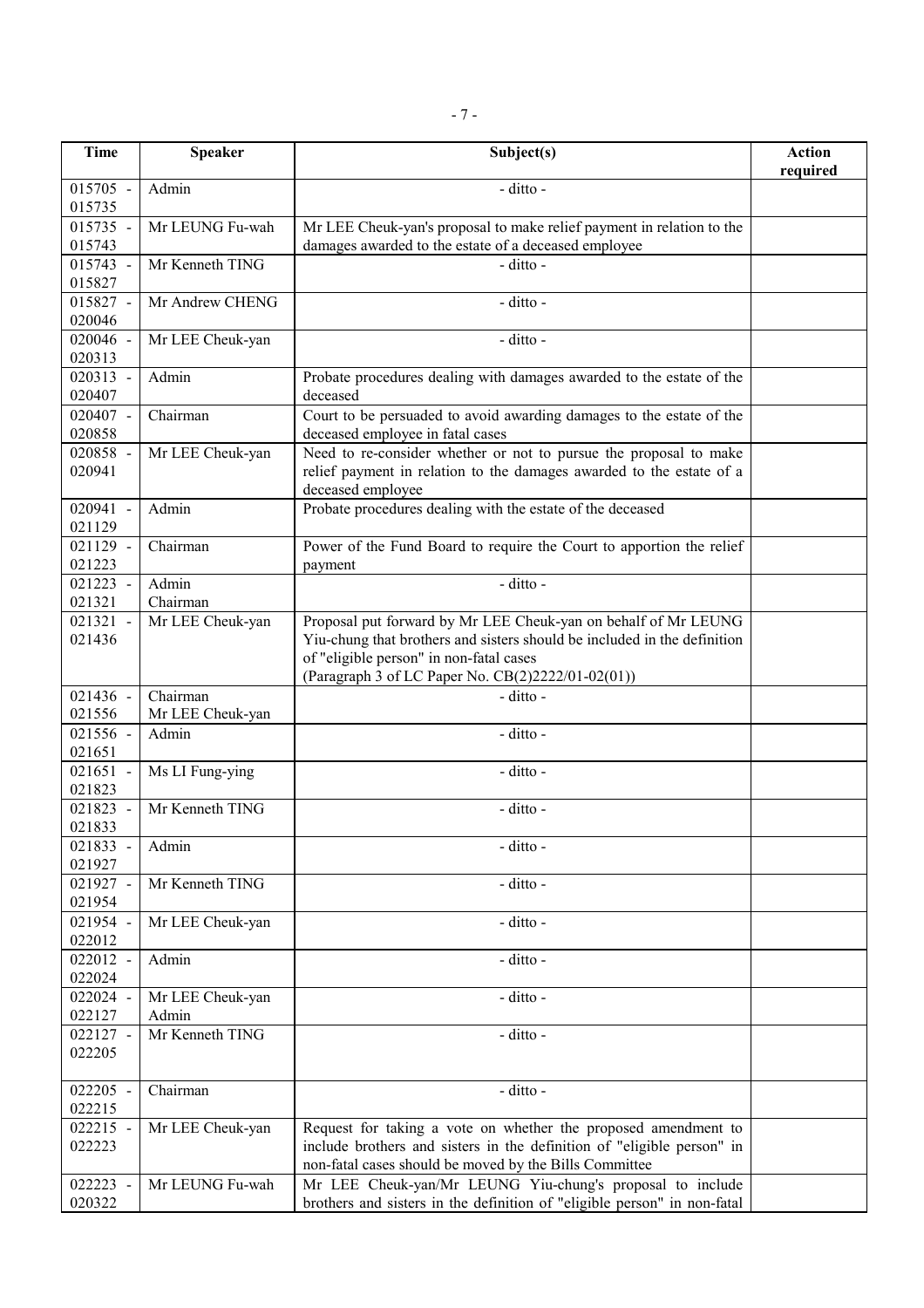| <b>Time</b>        | <b>Speaker</b>   | Subject(s)                                                                                                                            | <b>Action</b> |
|--------------------|------------------|---------------------------------------------------------------------------------------------------------------------------------------|---------------|
|                    |                  |                                                                                                                                       | required      |
|                    |                  | cases                                                                                                                                 |               |
| 022322 -           | Mr Andrew CHENG  | - ditto -                                                                                                                             |               |
| 022338<br>022338 - | Mr LEUNG Fu-wah  | - ditto -                                                                                                                             |               |
| 022350             |                  |                                                                                                                                       |               |
| 022350 -           | Chairman         | - ditto -                                                                                                                             |               |
| 022357             |                  |                                                                                                                                       |               |
| 022357 -           | Mr LEE Cheuk-yan | - ditto -                                                                                                                             |               |
| 022408             |                  |                                                                                                                                       |               |
| 022408 -           | Admin            | - ditto -                                                                                                                             |               |
| 022421             |                  |                                                                                                                                       |               |
| 022421 -<br>022443 | Mr LEE Cheuk-yan | - ditto -                                                                                                                             |               |
| 022443 -           | Admin            | Need to prove dependency of spouse/cohabitee, children under the age                                                                  |               |
| 022532             |                  | of 21 and parent for entitlement to relief payment in order to be fair                                                                |               |
| 022532 -           | Chairman         | - ditto -                                                                                                                             |               |
| 022540             |                  |                                                                                                                                       |               |
| 022540 -           | Mr LEE Cheuk-yan | - ditto -                                                                                                                             |               |
| 022624             |                  |                                                                                                                                       |               |
| 022624 -           | Mr Kenneth TING  | - ditto -                                                                                                                             |               |
| 022703<br>022703 - | Chairman         | - ditto -                                                                                                                             |               |
| 022732             |                  |                                                                                                                                       |               |
| 022732 -           | Mr LEE Cheuk-yan | Inclusion of dependant brothers and sisters under the age of 21 for                                                                   |               |
| 022848             |                  | entitlement to relief payment if the deceased employee did not leave                                                                  |               |
|                    |                  | any surviving spouse/cohabitee, child and parent                                                                                      |               |
| 022848 -           | Mr Andrew CHENG  | Need to prove dependency of spouse/cohabitee, children under the age                                                                  |               |
| 023041<br>023041 - | Chairman         | of 21 and parent for entitlement to relief payment in order to be fair<br>- ditto -                                                   |               |
| 023126             |                  |                                                                                                                                       |               |
| 023126 -           | Mr Andrew CHENG  | - ditto -                                                                                                                             |               |
| 023203             |                  |                                                                                                                                       |               |
| 023203 -           | Mr LEE Cheuk-yan | - ditto -                                                                                                                             |               |
| 023320             |                  |                                                                                                                                       |               |
| $023320 -$         | Ms LI Fung-ying  | - ditto -                                                                                                                             |               |
| 023354             |                  |                                                                                                                                       |               |
| 023354 -<br>023530 | Mr TAM Yiu-chung | Mr LEE Cheuk-yan's proposal to include dependant brothers and<br>sisters under the age of 21 for entitlement to relief payment if the |               |
|                    |                  | deceased employee did not leave any surviving spouse/cohabitee, child                                                                 |               |
|                    |                  | and parent                                                                                                                            |               |
| 023530 -           | Mr LEE Cheuk-yan | - ditto -                                                                                                                             |               |
| 023618             |                  |                                                                                                                                       |               |
| 023618 -           | Chairman         | - ditto -                                                                                                                             |               |
| 023703<br>023703 - | Mr TAM Yiu-chung | - ditto -                                                                                                                             |               |
| 023709             |                  |                                                                                                                                       |               |
|                    |                  |                                                                                                                                       |               |
| 023709 -           | Mr LEE Cheuk-yan | - ditto -                                                                                                                             |               |
| 023720             |                  |                                                                                                                                       |               |
| 023720 -           | Mr TAM Yiu-chung | - ditto -                                                                                                                             |               |
| 023733             |                  |                                                                                                                                       |               |
| 023733 -<br>023759 | Mr LEE Cheuk-yan | - ditto -                                                                                                                             |               |
| 023759 -           | Chairman         | Vote taken on whether the amendment proposed by Mr LEE Cheuk-                                                                         |               |
| 023859             | Members          | yan on behalf of Mr LEUNG Yiu-chung concerning eligibility for                                                                        |               |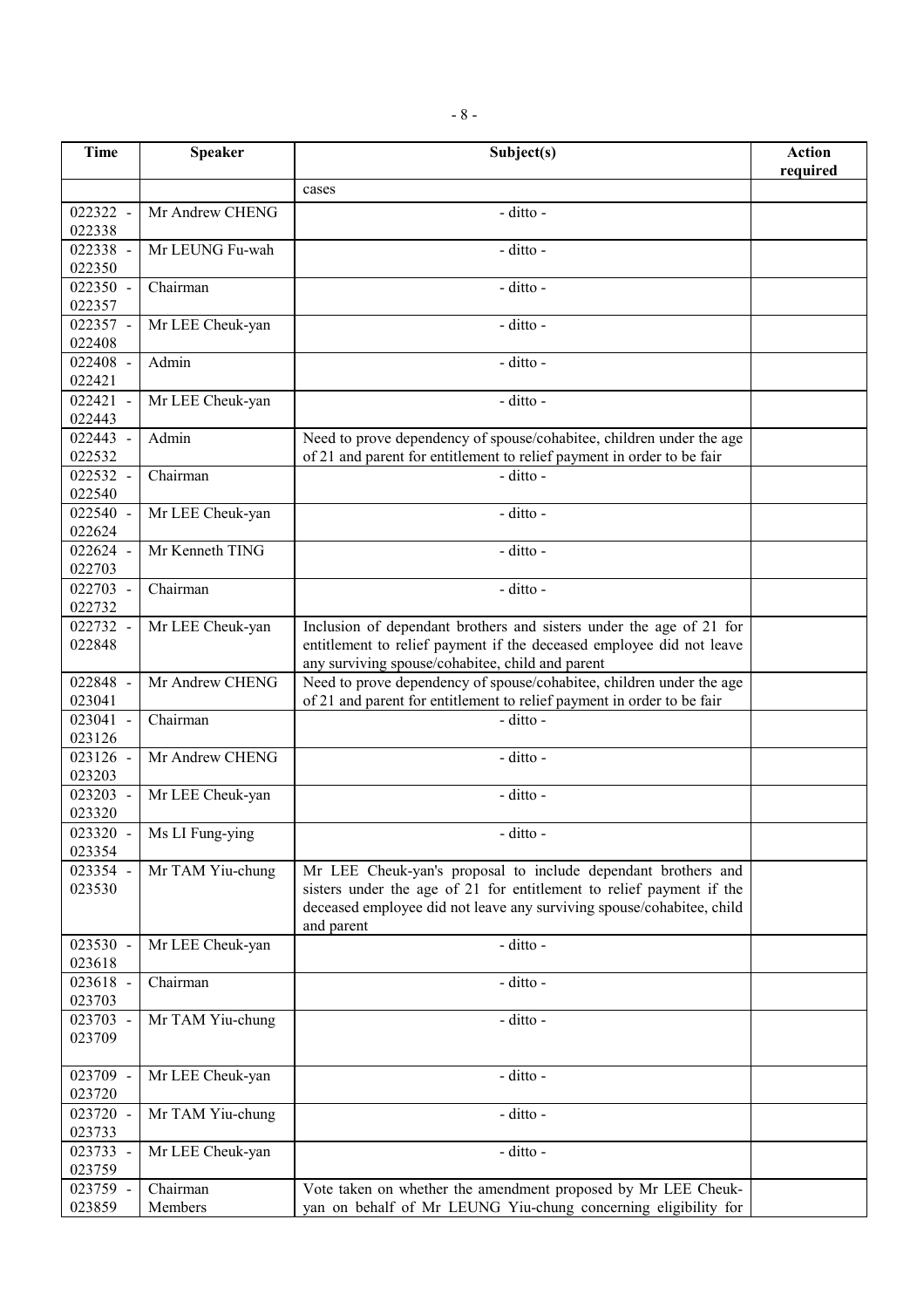| <b>Time</b>        | <b>Speaker</b>    | Subject(s)                                                                                                     | <b>Action</b><br>required |
|--------------------|-------------------|----------------------------------------------------------------------------------------------------------------|---------------------------|
|                    |                   | relief payment of dependant brothers and sisters under the age of 21<br>should be moved by the Bills Committee |                           |
| 023859 -           | Mr LEE Cheuk-yan  | His proposal to increase the level of surcharge imposed on uninsured                                           |                           |
| 024028             |                   | employers from three times to 10 times the levy payable on the                                                 |                           |
|                    |                   | premium paid on the employees' compensation insurance policy taken                                             |                           |
|                    |                   | out after the offence was detected                                                                             |                           |
|                    |                   | (Paragraph 4 of LC Paper No. CB(2)2222/01-02(01))                                                              |                           |
| 024028 -           | Admin             | - ditto -                                                                                                      |                           |
| 024317             |                   |                                                                                                                |                           |
| 024317 -           | Mr LEUNG Fu-wah   | - ditto -                                                                                                      |                           |
| 024403             |                   |                                                                                                                |                           |
| 024403 -<br>024432 | Mr Kenneth TING   | - ditto -                                                                                                      |                           |
| 024432 -           | Mr LEE Cheuk-yan  | - ditto -                                                                                                      |                           |
| 024443             |                   |                                                                                                                |                           |
| 024443 -           | Chairman          | Admin's paper on late notification of technical CSAs due to re-                                                |                           |
| 024517             |                   | organisation of policy bureaux                                                                                 |                           |
|                    |                   | (LC Paper No. CB(2)2207/01-02(02))                                                                             |                           |
| 024517 -           | Admin             | - ditto -                                                                                                      |                           |
| 024749             |                   |                                                                                                                |                           |
| 024749 -           | Chairman          | - ditto -                                                                                                      |                           |
| 024804             |                   |                                                                                                                |                           |
| 024804 -           | Admin             | - ditto -                                                                                                      |                           |
| 024938             |                   |                                                                                                                |                           |
| 024938 -           | Chairman          | - ditto -                                                                                                      |                           |
| 025004             |                   |                                                                                                                |                           |
| 025004 -<br>025252 | Admin<br>Chairman | - ditto -                                                                                                      |                           |
|                    |                   |                                                                                                                |                           |
|                    |                   | Marked-up copy of the Bill with the draft CSAs proposed by Admin (position as at 7.6.2002)                     |                           |
| 025252 -           | Chairman          | Clause 3 - Interpretation                                                                                      |                           |
| 025334             |                   | The proposed section $2(2)$                                                                                    |                           |
| 025334 -           | Admin             | - ditto -                                                                                                      |                           |
| 025458             |                   |                                                                                                                |                           |
| 025458 -           | Chairman          | Clause 3 - Interpretation                                                                                      |                           |
| 025538             |                   | Proposed CSAs to section 2(1)                                                                                  |                           |
| 025538 -           | Admin             | - ditto -                                                                                                      |                           |
| 025656             |                   |                                                                                                                |                           |
| 025656 -<br>025723 | Chairman          | - ditto -                                                                                                      |                           |
| 025723 -           | Admin             | - ditto -                                                                                                      |                           |
| 025731             |                   |                                                                                                                |                           |
| 025731 -           | Chairman          | - ditto -                                                                                                      |                           |
| 025740             |                   |                                                                                                                |                           |
|                    |                   |                                                                                                                |                           |
| 025740 -           | Admin             | - ditto -                                                                                                      |                           |
| 025747             |                   |                                                                                                                |                           |
| 025747 -           | Ms LI Fung-ying   | - ditto -                                                                                                      |                           |
| 025905             |                   |                                                                                                                |                           |
| 025905 -           | Chairman          | - ditto -                                                                                                      |                           |
| 025918             |                   |                                                                                                                |                           |
| 025918 -           | Ms LI Fung-ying   | - ditto -                                                                                                      |                           |
| 025959             |                   |                                                                                                                |                           |
| 025959 -           | Chairman          | Eligibility for assistance from the Fund in the case where an employee                                         |                           |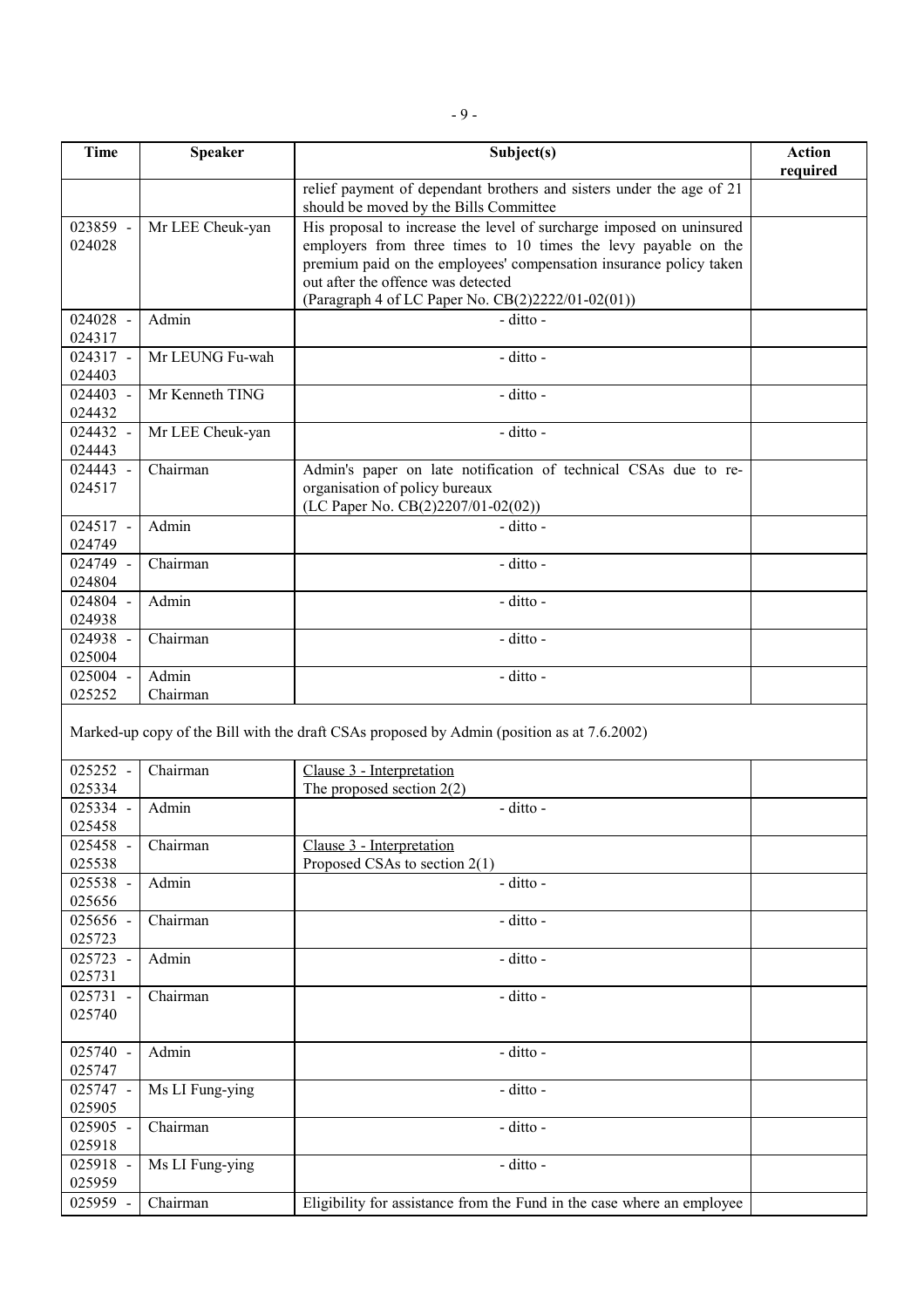| Time               | <b>Speaker</b> | Subject(s)                                                                                  | <b>Action</b><br>required |
|--------------------|----------------|---------------------------------------------------------------------------------------------|---------------------------|
| 030105             |                | of a Hong Kong company died as a result of an employment-related                            |                           |
|                    |                | injury occurred in the Mainland or a place outside Hong Kong                                |                           |
| 030105 -           | Admin          | - ditto -                                                                                   |                           |
| 030211<br>030211 - | Chairman       |                                                                                             |                           |
| 030245             |                | Clause 7 - Application by employer for payment from the Fund<br>Proposed CSAs to section 17 |                           |
| 030245 -           | Admin          | - ditto -                                                                                   |                           |
| 030345             |                |                                                                                             |                           |
| 030345 -           | Chairman       | - ditto -                                                                                   |                           |
| 030404             |                |                                                                                             |                           |
| 030404 -           | Admin          | - ditto -                                                                                   |                           |
| 030444             |                |                                                                                             |                           |
| 030444 -           | Chairman       | - ditto -                                                                                   |                           |
| 030448<br>030448 - | Admin          | - ditto -                                                                                   |                           |
| 030454             |                |                                                                                             |                           |
| 030454 -           | Chairman       | - ditto -                                                                                   |                           |
| 030458             |                |                                                                                             |                           |
| 030458 -           | Admin          | - ditto -                                                                                   |                           |
| 030503             |                |                                                                                             |                           |
| 030503 -           | Chairman       | - ditto -                                                                                   |                           |
| 030505             |                |                                                                                             |                           |
| 030505 -<br>030537 | Admin          | - ditto -                                                                                   |                           |
| 030537 -           | Chairman       | - ditto -                                                                                   |                           |
| 030541             |                |                                                                                             |                           |
| 030541 -           | Admin          | - ditto -                                                                                   |                           |
| 030634             |                |                                                                                             |                           |
| 030634 -           | Chairman       | - ditto -                                                                                   |                           |
| 030652             |                |                                                                                             |                           |
| 030652 -<br>030715 | Admin          | - ditto -                                                                                   |                           |
| 030715 -           | Chairman       | - ditto -                                                                                   |                           |
| 030727             |                |                                                                                             |                           |
| 030727 -           | Admin          | - ditto -                                                                                   |                           |
| 030810             |                |                                                                                             |                           |
| 030810 -           | Chairman       | - ditto -                                                                                   |                           |
| 030822             |                |                                                                                             |                           |
| 030822 -           | Admin          | Clause 8 - Application by employer for payment from the Fund to third                       |                           |
| 030847             |                | party<br>Proposed CSAs to section 18                                                        |                           |
| 030847 -           | Chairman       | Clause 12 - Sections added                                                                  |                           |
| 030852             |                | Proposed CSAs to the proposed section 20A concerning application by                         |                           |
|                    |                | employee etc for relief payment from the Fund in relation to unpaid                         |                           |
|                    |                | damages                                                                                     |                           |
| 030852 -           | Admin          | - ditto -                                                                                   |                           |
| 031005             |                |                                                                                             |                           |
| 031005 -<br>031011 | Chairman       | - ditto -                                                                                   |                           |
| 031011             | Admin          | - ditto -                                                                                   |                           |
| 031228             |                |                                                                                             |                           |
| 031228 -           | Chairman       | - ditto -                                                                                   |                           |
| 031240             |                |                                                                                             |                           |
| 031240 -           | Admin          | - ditto -                                                                                   |                           |
| 031253             |                |                                                                                             |                           |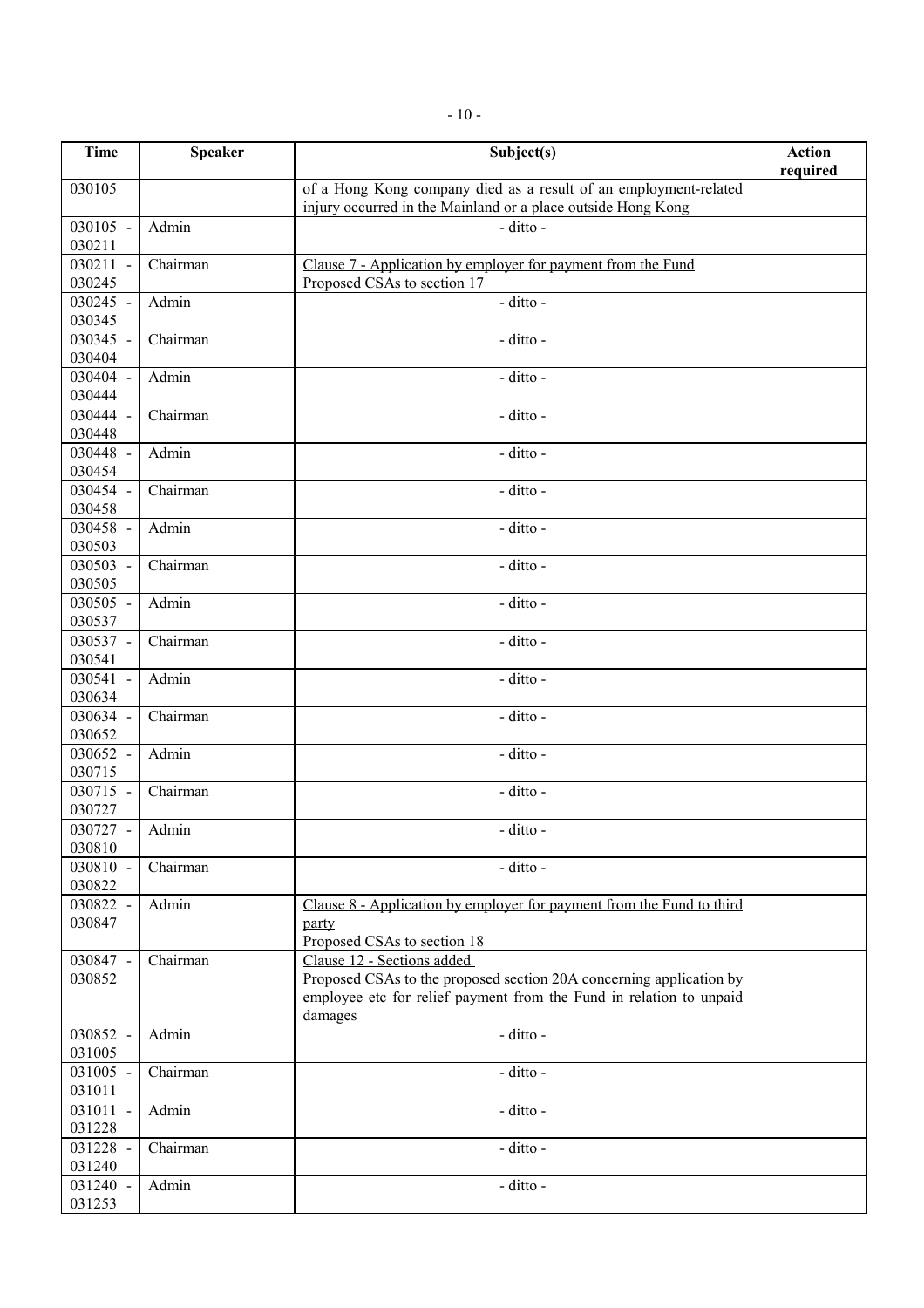| <b>Time</b>        | <b>Speaker</b>    | Subject(s)                                                                                                                                                                                                                                                                  | <b>Action</b><br>required |
|--------------------|-------------------|-----------------------------------------------------------------------------------------------------------------------------------------------------------------------------------------------------------------------------------------------------------------------------|---------------------------|
| 031253 -<br>031321 | Chairman          | - ditto -                                                                                                                                                                                                                                                                   |                           |
| 031321 -<br>031326 | Admin             | - ditto -                                                                                                                                                                                                                                                                   |                           |
| 031326 -<br>031333 | Chairman          | - ditto -                                                                                                                                                                                                                                                                   |                           |
| 031333 -<br>031615 | Admin             | - ditto -                                                                                                                                                                                                                                                                   |                           |
| 031615 -<br>031619 | Chairman          | Proposed CSAs to the proposed section 20B concerning amount of<br>relief payment                                                                                                                                                                                            |                           |
| 031619 -<br>031706 | Admin             | - ditto -                                                                                                                                                                                                                                                                   |                           |
| 031706 -<br>031717 | Chairman          | - ditto -                                                                                                                                                                                                                                                                   |                           |
| 031717 -<br>031850 | Admin             | - ditto -                                                                                                                                                                                                                                                                   |                           |
| 031850 -<br>031945 | Chairman<br>Admin | Clause 14 - Determination of applications by the Board<br>No proposed CSA to section 22(2)                                                                                                                                                                                  |                           |
| 031945 -<br>032021 | Chairman          | Clause 14 - Determination of applications by the Board<br>Proposed CSAs to the proposed section 22(6)                                                                                                                                                                       |                           |
| 032021 -<br>032053 | Admin             | Clause 17 - Sections added<br>Proposed CSAs to the proposed section 25A which provided that the<br>Board might apply to be joined as party to proceedings                                                                                                                   |                           |
| 032053 -<br>032120 | Chairman          | Clause 17 - Sections added<br>Proposed CSAs to the proposed section 25B concerning notification of<br>proceedings                                                                                                                                                           |                           |
| 032120 -<br>032338 | Admin             | - ditto -                                                                                                                                                                                                                                                                   |                           |
| 032338 -<br>032405 | Chairman          | Reasons for not imposing the 45-day requirement on an applicant who<br>intended to enter into an agreement with the other party in respect of<br>the settlement of the claim 45 days after the date on which the notice<br>of proceedings had been served on the Fund Board |                           |
| 032405 -<br>032417 | Admin             | - ditto -                                                                                                                                                                                                                                                                   |                           |
| 032417 -<br>032443 | Chairman          | - ditto -                                                                                                                                                                                                                                                                   |                           |
| 032443 -<br>032546 | Admin             | - ditto -                                                                                                                                                                                                                                                                   |                           |
| 032546 -<br>032628 | Chairman          | - ditto -                                                                                                                                                                                                                                                                   |                           |
| 032628 -<br>032705 | Admin             | - ditto -                                                                                                                                                                                                                                                                   |                           |
| 032705 -<br>032844 | Chairman          | - ditto -                                                                                                                                                                                                                                                                   |                           |
| 032844 -<br>033009 | Admin             | - ditto -                                                                                                                                                                                                                                                                   |                           |
| 033009 -<br>033154 | Chairman          | - ditto -                                                                                                                                                                                                                                                                   |                           |
| 033154 -<br>033323 | Admin             | - ditto -                                                                                                                                                                                                                                                                   |                           |
| 033323 -<br>033420 | Mr Andrew CHENG   | - ditto -                                                                                                                                                                                                                                                                   |                           |
| 033420 -<br>033658 | Admin             | - ditto -                                                                                                                                                                                                                                                                   |                           |
| 033658 -           | Chairman          | - ditto -                                                                                                                                                                                                                                                                   |                           |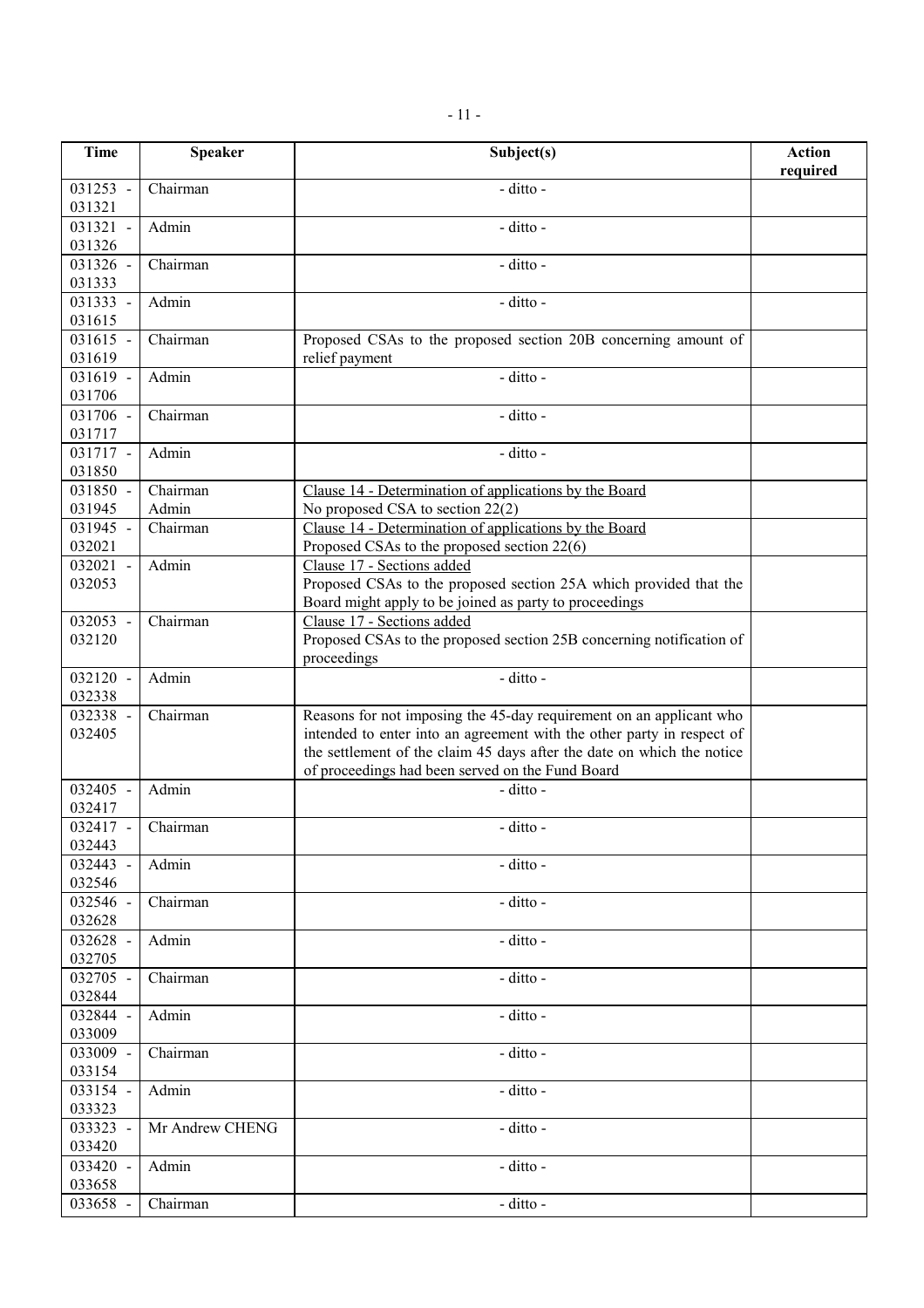| <b>Time</b>        | <b>Speaker</b>   | Subject(s)                                                              | <b>Action</b> |
|--------------------|------------------|-------------------------------------------------------------------------|---------------|
|                    |                  |                                                                         | required      |
| 033808             |                  |                                                                         |               |
| 033808 -           | Admin            | - ditto -                                                               |               |
| 033826             |                  |                                                                         |               |
| 033826 -<br>033851 | Chairman         | - ditto -                                                               |               |
| 033851 -           | Admin            | - ditto -                                                               |               |
| 034201             |                  |                                                                         |               |
| 034201 -           | Chairman         | - ditto -                                                               |               |
| 034250             |                  |                                                                         |               |
| 034250 -           | Admin            | - ditto -                                                               |               |
| 034323             |                  |                                                                         |               |
| 034323 -           | Chairman         | - ditto -                                                               |               |
| 034332             |                  |                                                                         |               |
| 034332 -<br>034402 | Mr TAM Yiu-chung | - ditto -                                                               |               |
| 034402 -           | Chairman         | (a) Ditto; and                                                          |               |
| 034525             |                  | (b) Policy intent of the proposed section 25B(4)                        |               |
| 034525 -           | Admin            | Policy intent of the proposed section 25B(4)                            |               |
| 034602             |                  |                                                                         |               |
| 034602 -           | Chairman         | - ditto -                                                               |               |
| 034653             |                  |                                                                         |               |
| 034653 -           | Admin            | - ditto -                                                               |               |
| 034738<br>034738 - | Mr LEE Cheuk-yan | - ditto -                                                               |               |
| 034752             |                  |                                                                         |               |
| 034752 -           | Chairman         | - ditto -                                                               |               |
| 034836             |                  |                                                                         |               |
| 034826 -           | Mr LEE Cheuk-yan | - ditto -                                                               |               |
| 034849             |                  |                                                                         |               |
| 034849 -           | Chairman         | - ditto -                                                               |               |
| 034853<br>034853 - | Mr LEE Cheuk-yan | - ditto -                                                               |               |
| 034859             |                  |                                                                         |               |
| 034859 -           | Chairman         | - ditto -                                                               |               |
| 035032             |                  |                                                                         |               |
| 035032 -           | Admin            | - ditto -                                                               |               |
| 035144             |                  |                                                                         |               |
| 035144 -           | Mr LEE Cheuk-yan | - ditto -                                                               |               |
| 035221<br>035221 - | Chairman         | - ditto -                                                               |               |
| 035320             | Mr LEE Cheuk-yan |                                                                         |               |
| 035320 -           | Admin            | - ditto -                                                               |               |
| 035422             |                  |                                                                         |               |
| 035422 -           | Chairman         | - ditto -                                                               |               |
| 035502             |                  |                                                                         |               |
| 035502 -           | Admin            | - ditto -                                                               |               |
| 035517             |                  |                                                                         |               |
| 035517 -<br>035539 | Mr LEE Cheuk-yan | - ditto -                                                               |               |
| 035539 -           | Admin            | - ditto -                                                               |               |
| 035612             |                  |                                                                         |               |
| 035612 -           | Chairman         | - ditto -                                                               |               |
| 035619             |                  |                                                                         |               |
| 035619 -           | Admin            | Admin agreed to review the drafting of the proposed section $25B(4)(a)$ | ✓             |
| 035649             |                  | to improve its clarity                                                  | Admin to      |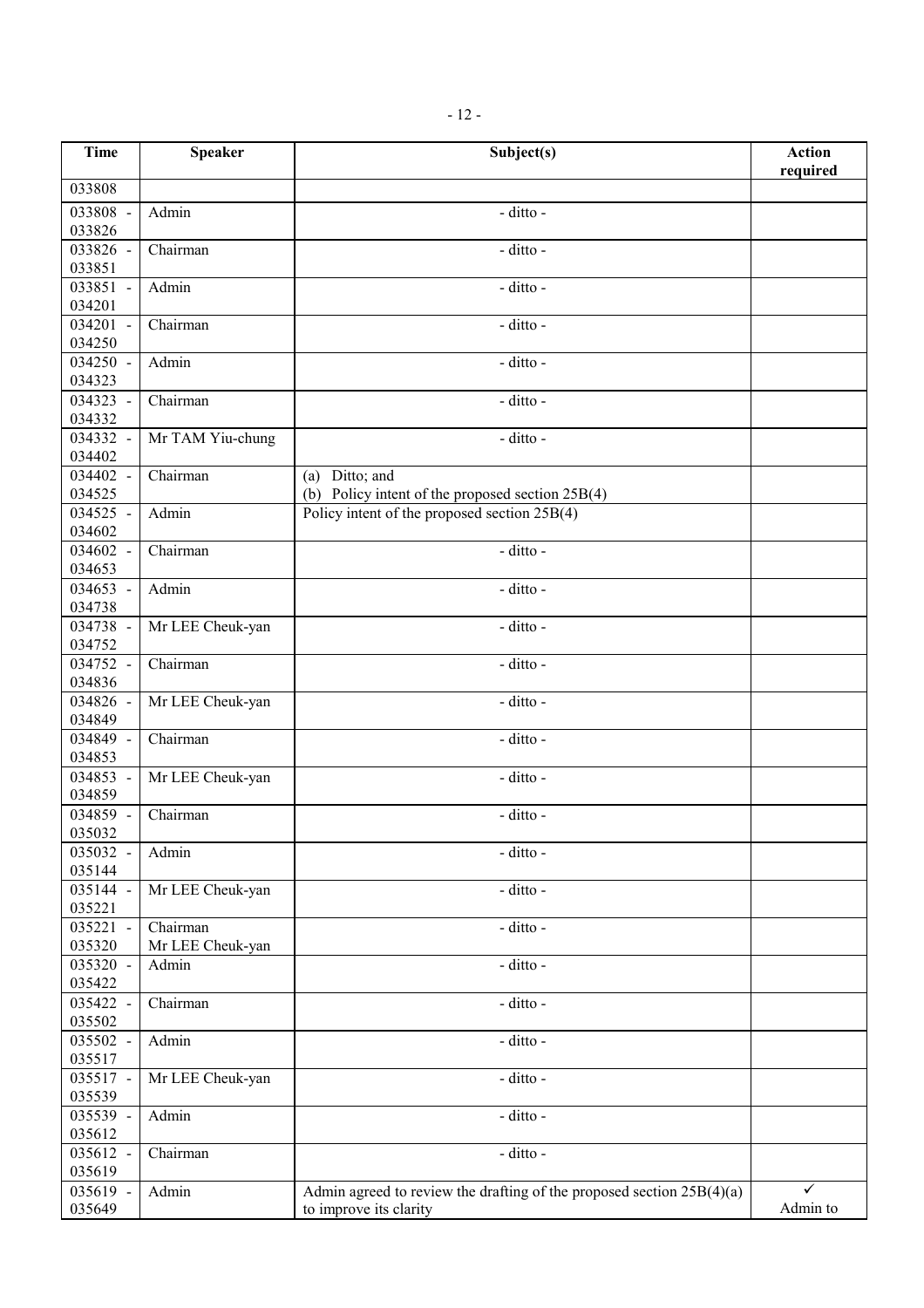| <b>Time</b>        | <b>Speaker</b>   | Subject(s)                                                                                                                             | <b>Action</b>        |
|--------------------|------------------|----------------------------------------------------------------------------------------------------------------------------------------|----------------------|
|                    |                  |                                                                                                                                        | required             |
|                    |                  |                                                                                                                                        | review the           |
|                    |                  |                                                                                                                                        | drafting             |
| 035649 -<br>035702 | Chairman         | The proposed section $25B(5)$                                                                                                          |                      |
| 035702 -           | Mr LEE Cheuk-yan | - ditto -                                                                                                                              |                      |
| 035753             |                  |                                                                                                                                        |                      |
| 035753 -           | Admin            | - ditto -                                                                                                                              |                      |
| 035902             |                  |                                                                                                                                        |                      |
| 035902 -           | Mr LEE Cheuk-yan | - ditto -                                                                                                                              |                      |
| 035929             |                  |                                                                                                                                        |                      |
| 035929 -           | Admin            | - ditto -                                                                                                                              |                      |
| 040001             |                  |                                                                                                                                        |                      |
| 040001 -           | Mr TAM Yiu-chung | - ditto -                                                                                                                              |                      |
| 040044             |                  |                                                                                                                                        |                      |
| 040044             | Admin            | - ditto -                                                                                                                              |                      |
| 040151             |                  |                                                                                                                                        |                      |
| 040151 -           | Mr TAM Yiu-chung | - ditto -                                                                                                                              |                      |
| 040218             |                  |                                                                                                                                        |                      |
| 040218 -           | Admin            | - ditto -                                                                                                                              |                      |
| 040229<br>040229 - | Ms LI Fung-ying  | - ditto -                                                                                                                              |                      |
| 040256             |                  |                                                                                                                                        |                      |
| 040256 -           | Admin            | - ditto -                                                                                                                              |                      |
| 040323             |                  |                                                                                                                                        |                      |
| 040323 -           | Chairman         | The proposed section $25B(2)$                                                                                                          |                      |
| 040501             |                  |                                                                                                                                        |                      |
| 040501 -           | Admin            | - ditto -                                                                                                                              |                      |
| 040608             |                  |                                                                                                                                        |                      |
| 040608 -           | Mr LEE Cheuk-yan | - ditto -                                                                                                                              |                      |
| 040633             |                  |                                                                                                                                        |                      |
| 040633 -           | Admin            | Admin agreed to consider amending the proposed section 25B(2) and                                                                      | ✓                    |
| 040737             |                  | $25(B)(3)$ to the effect that the Fund Board would have discretion to                                                                  | Admin to<br>consider |
|                    |                  | relax the respective period required in the case of a person who<br>satisfied the Fund Board that there were good reasons why he could |                      |
|                    |                  | not or failed to comply with these two provisions in relation to the                                                                   |                      |
|                    |                  | required period                                                                                                                        |                      |
| 040737 -           | Mr TAM Yiu-chung | - ditto -                                                                                                                              |                      |
| 040745             |                  |                                                                                                                                        |                      |
| 040745 -           | Chairman         | The proposed section $25B(5)$ , $25B(6)$ and $25B(7)$                                                                                  |                      |
| 040755             |                  |                                                                                                                                        |                      |
| 040755 -           | Admin            | - ditto -                                                                                                                              |                      |
| 040801             |                  |                                                                                                                                        |                      |
| 040801 -           | Chairman         | - ditto -                                                                                                                              |                      |
| 040813             |                  |                                                                                                                                        |                      |
| 040813 -           | Admin            | - ditto -                                                                                                                              |                      |
| 040826<br>040826 - | Chairman         | - ditto -                                                                                                                              |                      |
| 040832             |                  |                                                                                                                                        |                      |
| 040832 -           | Mr LEE Cheuk-yan | - ditto -                                                                                                                              |                      |
| 040837             |                  |                                                                                                                                        |                      |
| 040837 -           | Chairman         | Clause 19 - Payments in anticipation of entitlement under section 16, etc.                                                             |                      |
| 040907             |                  | Proposed CSAs to section 28                                                                                                            |                      |
| 040907 -           | Admin            | - ditto -                                                                                                                              |                      |
| 041136             |                  |                                                                                                                                        |                      |
| 041136             | Chairman         | Clause 23 - Section added                                                                                                              |                      |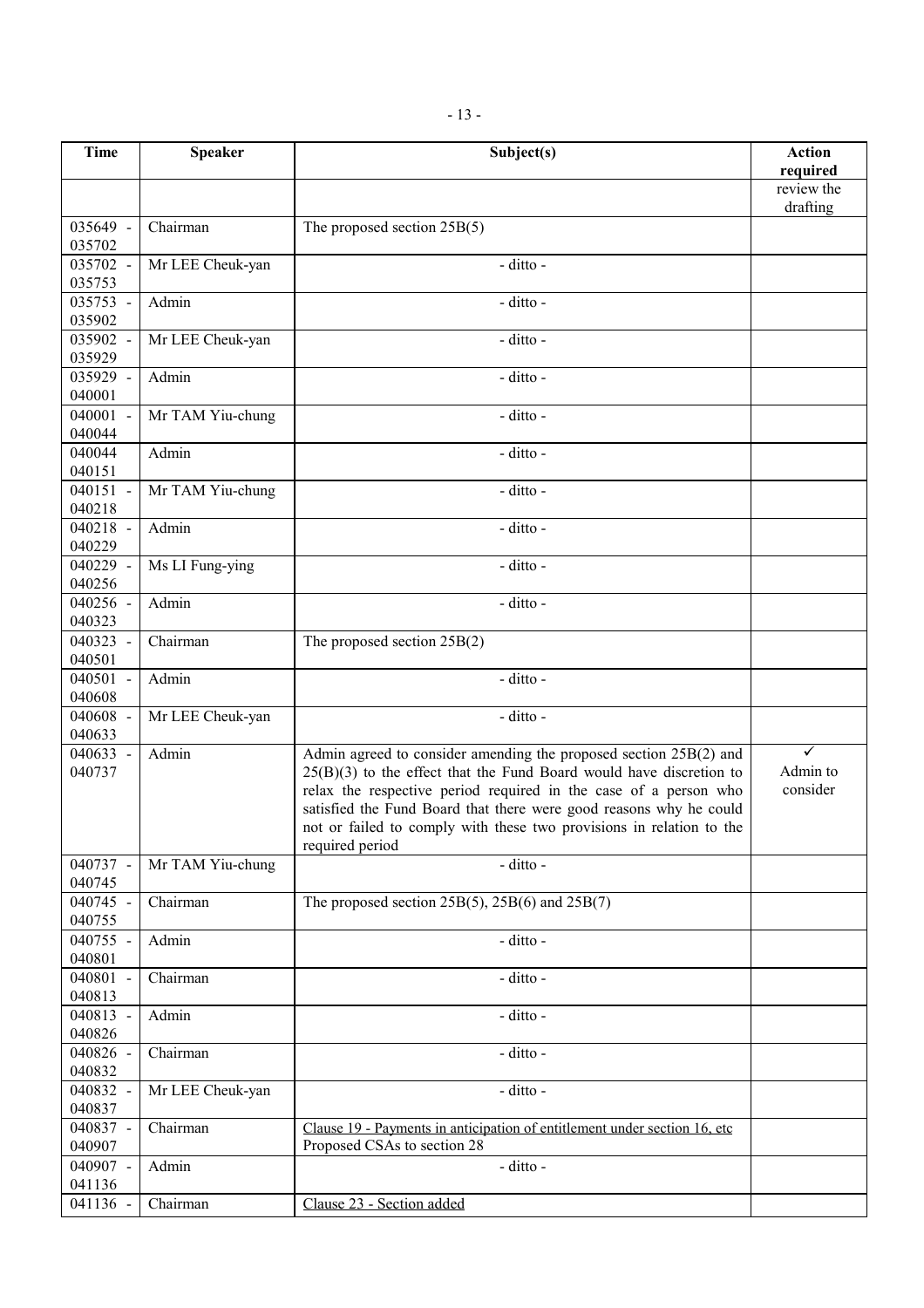| <b>Time</b>        | <b>Speaker</b>         | Subject(s)                                                                                                                                                                 | <b>Action</b><br>required |
|--------------------|------------------------|----------------------------------------------------------------------------------------------------------------------------------------------------------------------------|---------------------------|
| 041146             |                        | The proposed section 36A concerning surcharge                                                                                                                              |                           |
| 041146 -<br>041438 | Admin                  | - ditto -                                                                                                                                                                  |                           |
| 041438 -<br>041506 | Chairman               | Clause 30 - Section added<br>The proposed section 46A concerning transitional provisions in<br>relation to Employees Compensation Assistance (Amendment)<br>Ordinance 2002 |                           |
| 041506 -<br>041723 | Admin                  | - ditto -                                                                                                                                                                  |                           |
| 041723 -<br>041805 | $\overline{C}$ hairman | - ditto -                                                                                                                                                                  |                           |
| 041805 -<br>041835 | Admin                  | - ditto -                                                                                                                                                                  |                           |
| 041835 -<br>041840 | Chairman               | - ditto -                                                                                                                                                                  |                           |
| 041840 -<br>041844 | Admin                  | - ditto -                                                                                                                                                                  |                           |
| 041844 -<br>041847 | Chairman               | Clause 26 - Recovery of payment made by mistake<br>Proposed repeal of section 38(2)                                                                                        |                           |
| 041847 -<br>042120 | Admin                  | - ditto -                                                                                                                                                                  |                           |
| 042120 -<br>042208 | Chairman               | - ditto -                                                                                                                                                                  |                           |
| 042208 -<br>042253 | Admin                  | - ditto -                                                                                                                                                                  |                           |
| 042253 -<br>042301 | Chairman               | - ditto -                                                                                                                                                                  |                           |
| 042301 -<br>042316 | Admin                  | - ditto -                                                                                                                                                                  |                           |
| 042316 -<br>042320 | Chairman               | - ditto -                                                                                                                                                                  |                           |
| 042320 -<br>042335 | Admin                  | - ditto -                                                                                                                                                                  |                           |
| 042335 -<br>042349 | Chairman               | - ditto -                                                                                                                                                                  |                           |
| 042349 -<br>042403 | Admin                  | - ditto -                                                                                                                                                                  |                           |
| 042403 -<br>042409 | Chairman               | - ditto -                                                                                                                                                                  |                           |
| 042409 -<br>042421 | Admin                  | - ditto -                                                                                                                                                                  |                           |
| 042421 -<br>042514 | Chairman               | Need for a further meeting                                                                                                                                                 |                           |
| 042514 -<br>042632 | Clerk                  | (a) Date of reporting the deliberations of the Bills Committee to the<br>House Committee; and<br>Deadline for giving notice of amendment to the Bill<br>(b)                |                           |

# **Note : The audio records of the above proceedings are kept at the LegCo Library**